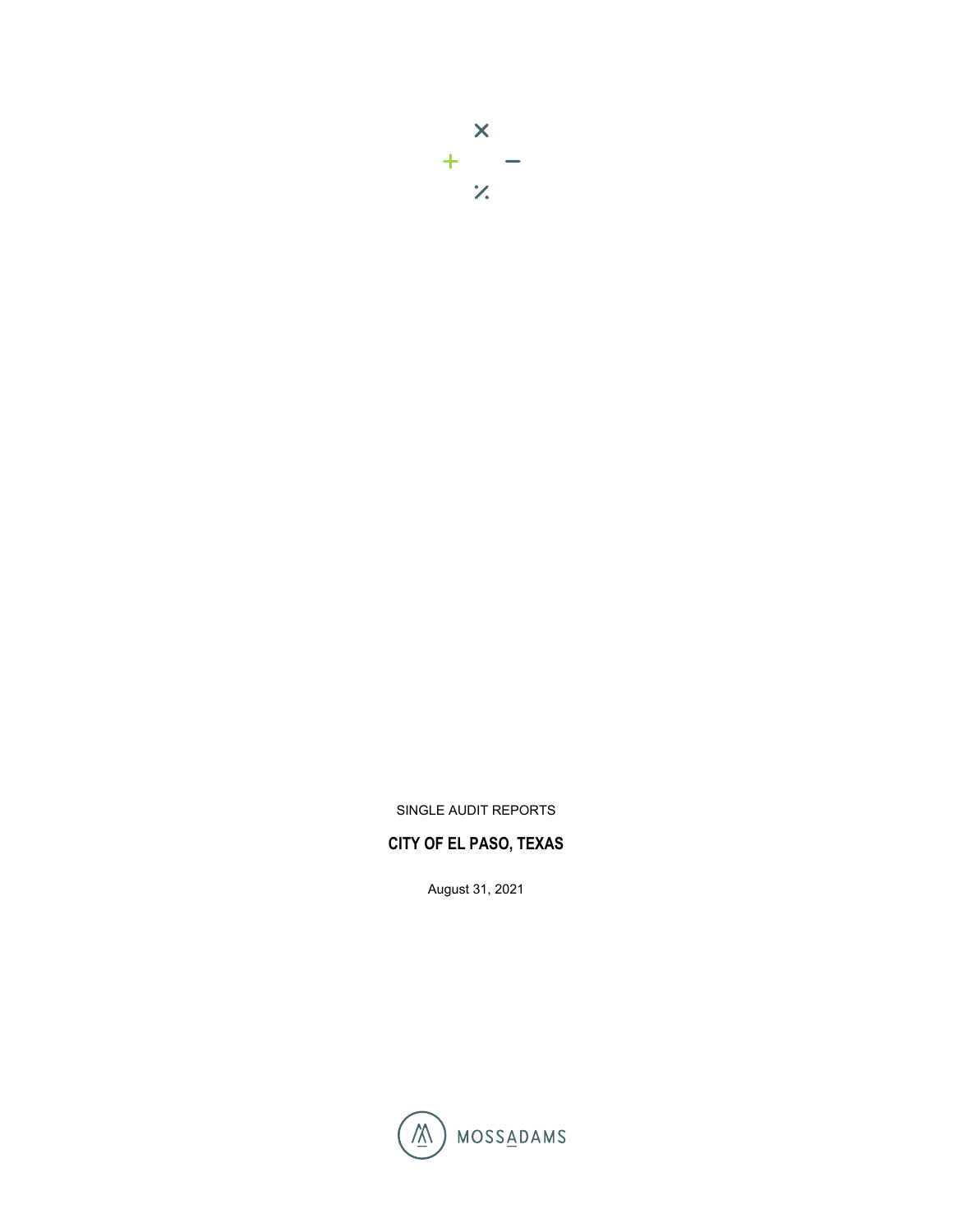## **Table of Contents**

|                                                                                                                                                                                                                                                                                                     | <b>PAGE</b> |
|-----------------------------------------------------------------------------------------------------------------------------------------------------------------------------------------------------------------------------------------------------------------------------------------------------|-------------|
| <b>Report of Independent Auditors on Internal Control Over Financial</b><br>Reporting and on Compliance and Other Matters Based on an<br>Audit of Financial Statements Performed in Accordance with                                                                                                 |             |
| <b>Government Auditing Standards</b>                                                                                                                                                                                                                                                                | $1 - 2$     |
| Report of Independent Auditors on Compliance for Each Major Federal and<br>State Program; Report on Internal Control Over Compliance; and Report<br>on the Schedule of Expenditures of Federal Awards Required by the Uniform<br>Guidance and the State of Texas Uniform Grant Management Standards | $3 - 5$     |
| <b>Schedule of Expenditures of Federal and State Awards</b>                                                                                                                                                                                                                                         | $6 - 11$    |
| Notes to Schedule of Expenditures of Federal and State Awards                                                                                                                                                                                                                                       | $12 - 13$   |
| <b>Schedule of Findings and Questioned Costs</b>                                                                                                                                                                                                                                                    | $14 - 17$   |
| <b>Summary Schedule of Prior Audit Findings</b>                                                                                                                                                                                                                                                     | 18          |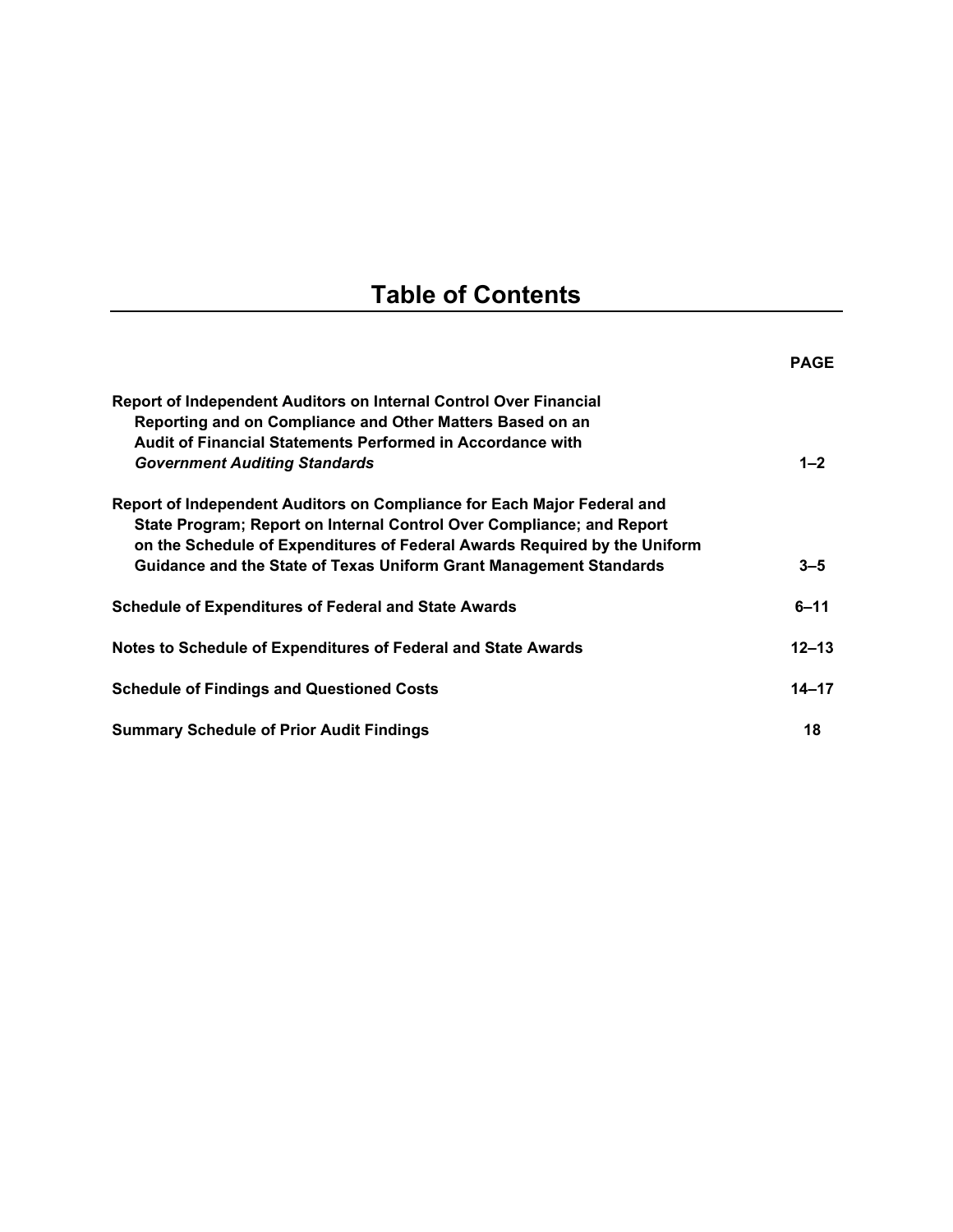

## **Report of Independent Auditors on Internal Control Over Financial Reporting and on Compliance and Other Matters Based on an Audit of Financial Statements Performed in Accordance with** *Government Auditing Standards*

The Honorable Mayor and Members of the City Council City of El Paso, Texas

We have audited, in accordance with the auditing standards generally accepted in the United States of America and the standards applicable to financial audits contained in *Government Auditing Standards* issued by the Comptroller General of the United States, the financial statements of the governmental activities, the business-type activities, the aggregate discretely presented component units, each major fund, and the aggregate remaining fund information of City of El Paso, Texas (the City), as of and for the year ended August 31, 2021 and the related notes to the financial statements, which collectively comprise the City's basic financial statements, and have issued our report thereon dated February 22, 2022. Our report includes a reference to other auditors who audited the financial statements of El Paso Water Utilities Public Service Board, a discretely presented component unit of the City, and City of El Paso Employees Retirement Trust, a pension trust fund included in the aggregate remaining fund information, as described in our report on the City's financial statements. This report does not include the results of the other auditors' testing of internal control over financial reporting or compliance and other matters that are reported on separately by those auditors.

#### **Internal Control Over Financial Reporting**

In planning and performing our audit of the financial statements, we considered the City's internal control over financial reporting (internal control) as a basis for designing audit procedures that are appropriate in the circumstances for the purpose of expressing our opinions on the financial statements, but not for the purpose of expressing an opinion on the effectiveness of the City's internal control. Accordingly, we do not express an opinion on the effectiveness of the City's internal control.

A deficiency in internal control exists when the design or operation of a control does not allow management or employees, in the normal course of performing their assigned functions, to prevent, or detect and correct, misstatements on a timely basis. A material weakness is a deficiency, or a combination of deficiencies, in internal control such that there is a reasonable possibility that a material misstatement of the entity's financial statements will not be prevented, or detected and corrected, on a timely basis. A significant deficiency is a deficiency, or a combination of deficiencies, in internal control that is less severe than a material weakness, yet important enough to merit attention by those charged with governance.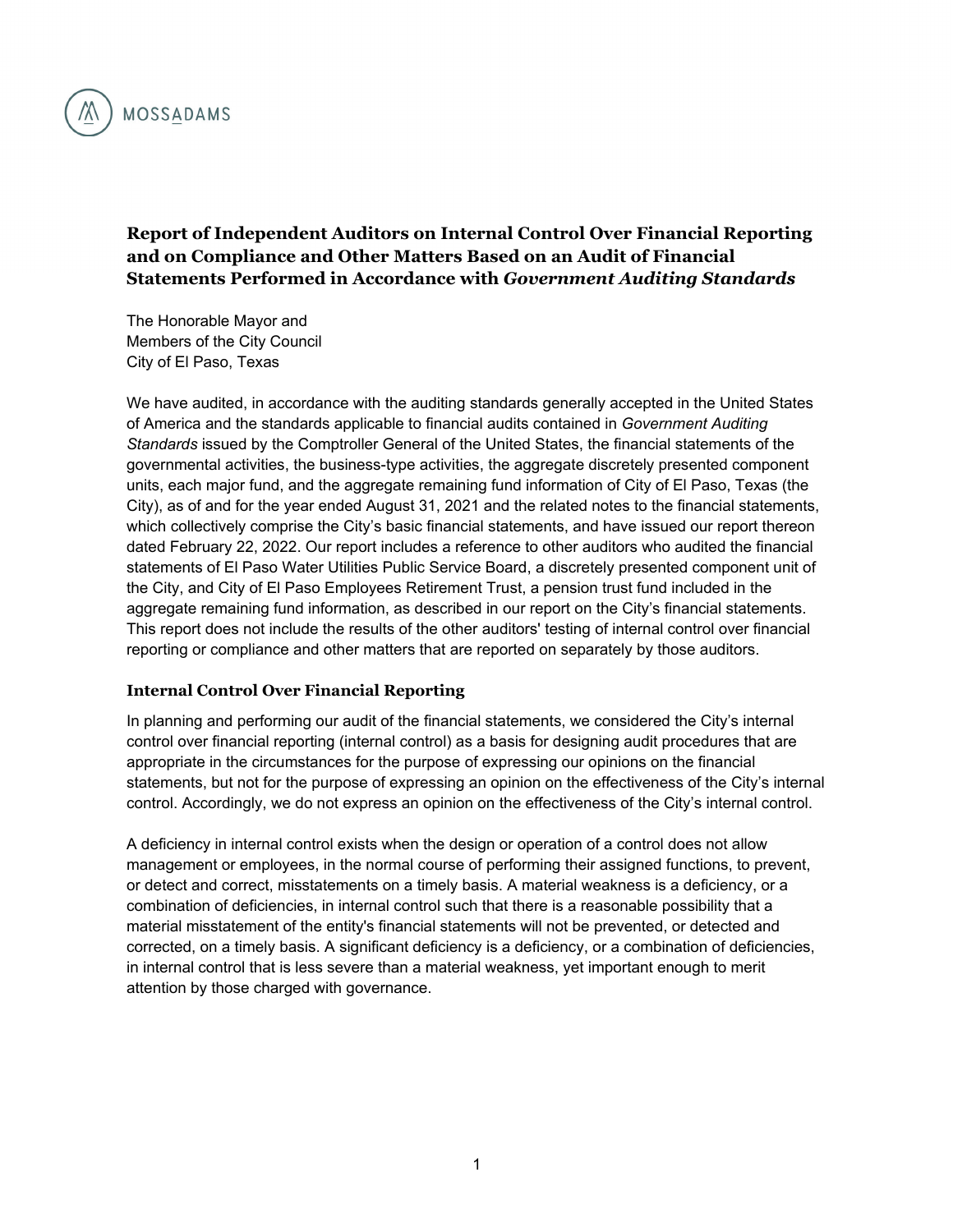Our consideration of internal control was for the limited purpose described in the first paragraph of this section and was not designed to identify all deficiencies in internal control that might be material weaknesses or significant deficiencies. Given these limitations, during our audit we did not identify any deficiencies in internal control that we consider to be material weaknesses. However, material weaknesses may exist that have not been identified.

## **Compliance and Other Matters**

As part of obtaining reasonable assurance about whether the City's financial statements are free from material misstatement, we performed tests of its compliance with certain provisions of laws, regulations, contracts, and grant agreements, noncompliance with which could have a direct and material effect on the financial statements. However, providing an opinion on compliance with those provisions was not an objective of our audit, and accordingly, we do not express such an opinion. The results of our tests disclosed no instances of noncompliance or other matters that are required to be reported under *Government Auditing Standards.*

#### **Purpose of this Report**

The purpose of this report is solely to describe the scope of our testing of internal control and compliance and the results of that testing, and not to provide an opinion on the effectiveness of the entity's internal control or on compliance. This report is an integral part of an audit performed in accordance with *Government Auditing Standards* in considering the entity's internal control and compliance. Accordingly, this communication is not suitable for any other purpose.

Mess adams LLP

Albuquerque, New Mexico February 22, 2022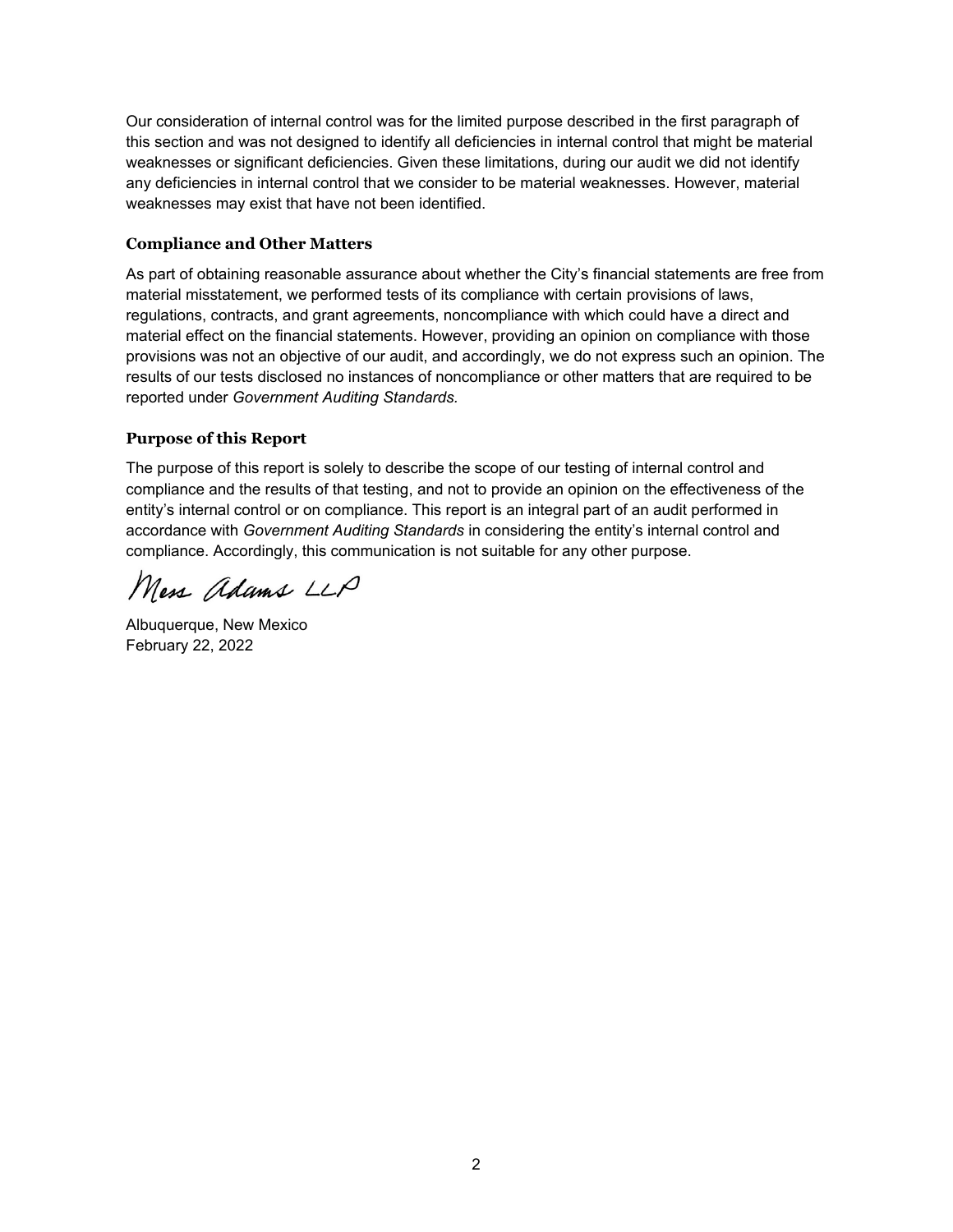

**Report of Independent Auditors on Compliance for Each Major Federal and State Program; Report on Internal Control Over Compliance; and Report on the Schedule of Expenditures of Federal and State Awards Required by the Uniform Guidance and the State of Texas Uniform Grant Management Standards** 

The Honorable Mayor and Members of the City Council City of El Paso, Texas

#### **Report on Compliance for Each Major Federal and State Program**

We have audited City of El Paso, Texas's (the City's) compliance with the types of compliance requirements described in the OMB Compliance Supplement and the State of Texas Uniform Grant Management Standards that could have a direct and material effect on each of the City's major federal and state programs for the year ended August 31, 2021. The City's major federal and state programs are identified in the summary of auditor's results section of the accompanying schedule of findings and questioned costs.

The City's basic financial statements include the operations of the El Paso Water Utilities Public Service Board (EPWU), a discretely presented component unit of the City, which received \$3,310,590 in federal awards for the year ended February 28, 2021, which are not included in the schedule of expenditures of federal and state awards during the year ended August 31, 2021. Our audit, described below, did not include the operations of EPWU because the component unit engaged other auditors to perform an audit in accordance with the Uniform Guidance.

#### *Management's Responsibility*

Management is responsible for compliance with federal and state statutes, regulations, and the terms and conditions of its federal and state awards applicable to its federal and state programs.

#### *Auditor's Responsibility*

Our responsibility is to express an opinion on compliance for each of the City's major federal and state programs based on our audit of the types of compliance requirements referred to above. We conducted our audit of compliance in accordance with auditing standards generally accepted in the United States of America; the standards applicable to financial audits contained in *Government Auditing Standards*, issued by the Comptroller General of the United States; and the audit requirements of Title 2 U.S. *Code of Federal Regulations* Part 200*, Uniform Administrative Requirements, Cost Principles, and Audit Requirements for Federal Awards* (Uniform Guidance); and the State of Texas Uniform Grant Management Standards, issued by the Texas Comptroller of Public Accountants. Those standards, the Uniform Guidance and the State of Texas Uniform Grant Management Standards require that we plan and perform the audit to obtain reasonable assurance about whether noncompliance with the types of compliance requirements referred to above that could have a direct and material effect on a major federal or state program occurred. An audit includes examining, on a test basis, evidence about the City's compliance with those requirements and performing such other procedures as we considered necessary in the circumstances.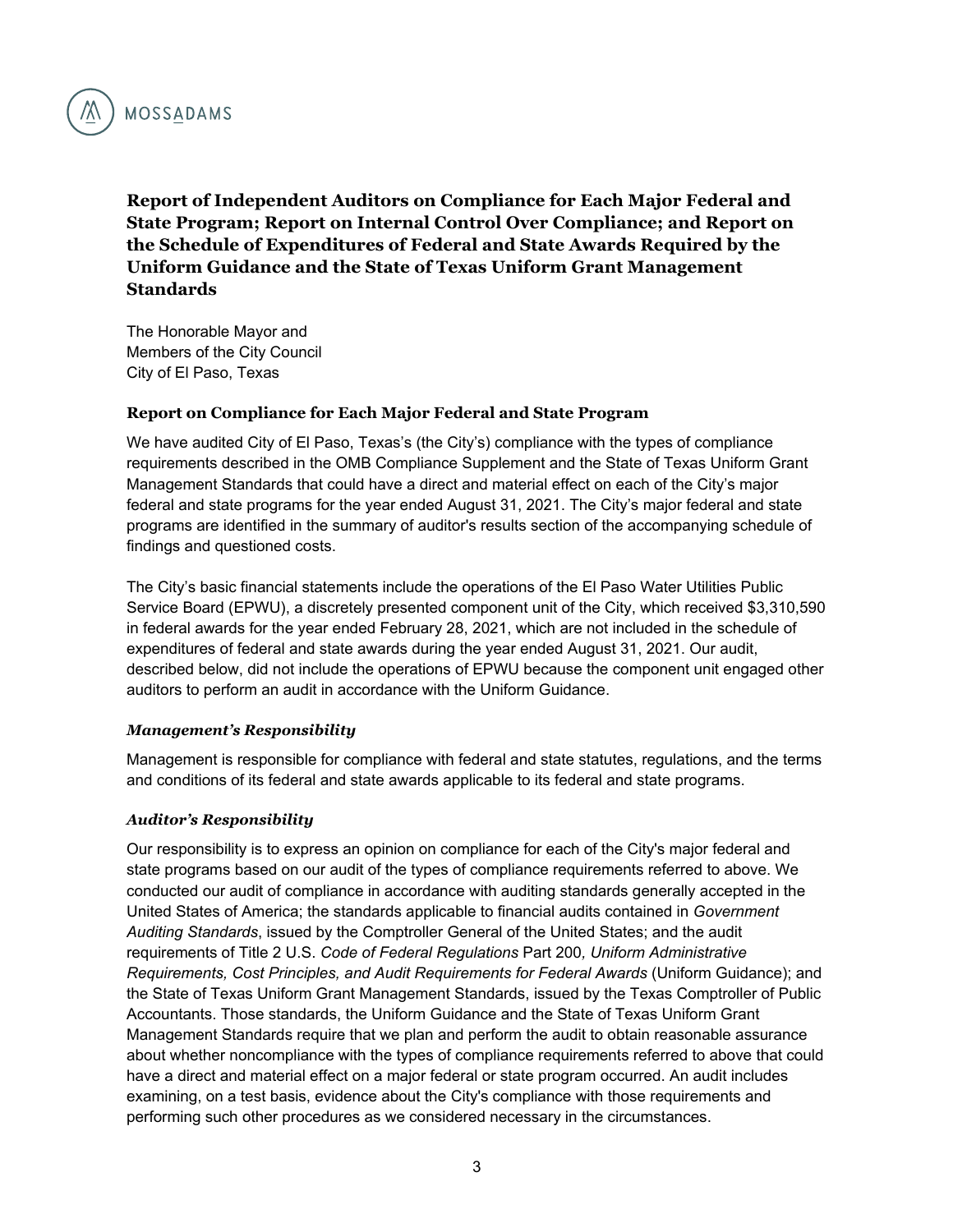We believe that our audit provides a reasonable basis for our opinion on compliance for each major federal and state program. However, our audit does not provide a legal determination of the City's compliance.

#### *Opinion on Each Major Federal and State Program*

In our opinion, the City complied, in all material respects, with the types of compliance requirements referred to above that could have a direct and material effect on each of its major federal and state programs for the year ended August 31, 2021.

### **Report on Internal Control Over Compliance**

Management of the City is responsible for establishing and maintaining effective internal control over compliance with the types of compliance requirements referred to above. In planning and performing our audit of compliance, we considered the City's internal control over compliance with the types of requirements that could have a direct and material effect on each major federal and state program to determine the auditing procedures that are appropriate in the circumstances for the purpose of expressing an opinion on compliance for each major federal and state program and to test and report on internal control over compliance in accordance with the Uniform Guidance and the State of Texas Uniform Grant Management Standards, but not for the purpose of expressing an opinion on the effectiveness of internal control over compliance. Accordingly, we do not express an opinion on the effectiveness of the City's internal control over compliance.

A deficiency in internal control over compliance exists when the design or operation of a control over compliance does not allow management or employees, in the normal course of performing their assigned functions, to prevent, or detect and correct, noncompliance with a type of compliance requirement of a federal or state program on a timely basis. A material weakness in internal control over compliance is a deficiency, or a combination of deficiencies, in internal control over compliance such that there is a reasonable possibility that material noncompliance with a type of compliance requirement of a federal or state program will not be prevented, or detected and corrected, on a timely basis. A significant deficiency in internal control over compliance is a deficiency, or a combination of deficiencies, in internal control over compliance with a type of compliance requirement of a federal or state program that is less severe than a material weakness in internal control over compliance, yet important enough to merit attention by those charged with governance.

Our consideration of internal control over compliance was for the limited purpose described in the first paragraph of this section and was not designed to identify all deficiencies in internal control over compliance that might be material weaknesses or significant deficiencies. We did not identify any deficiencies in internal control over compliance that we consider to be material weaknesses. However, material weaknesses may exist that have not been identified.

The purpose of this report on internal control over compliance is solely to describe the scope of our testing of internal control over compliance and the results of that testing based on the requirements of the Uniform Guidance and the State of Texas Uniform Grant Management Standards. Accordingly, this report is not suitable for any other purpose.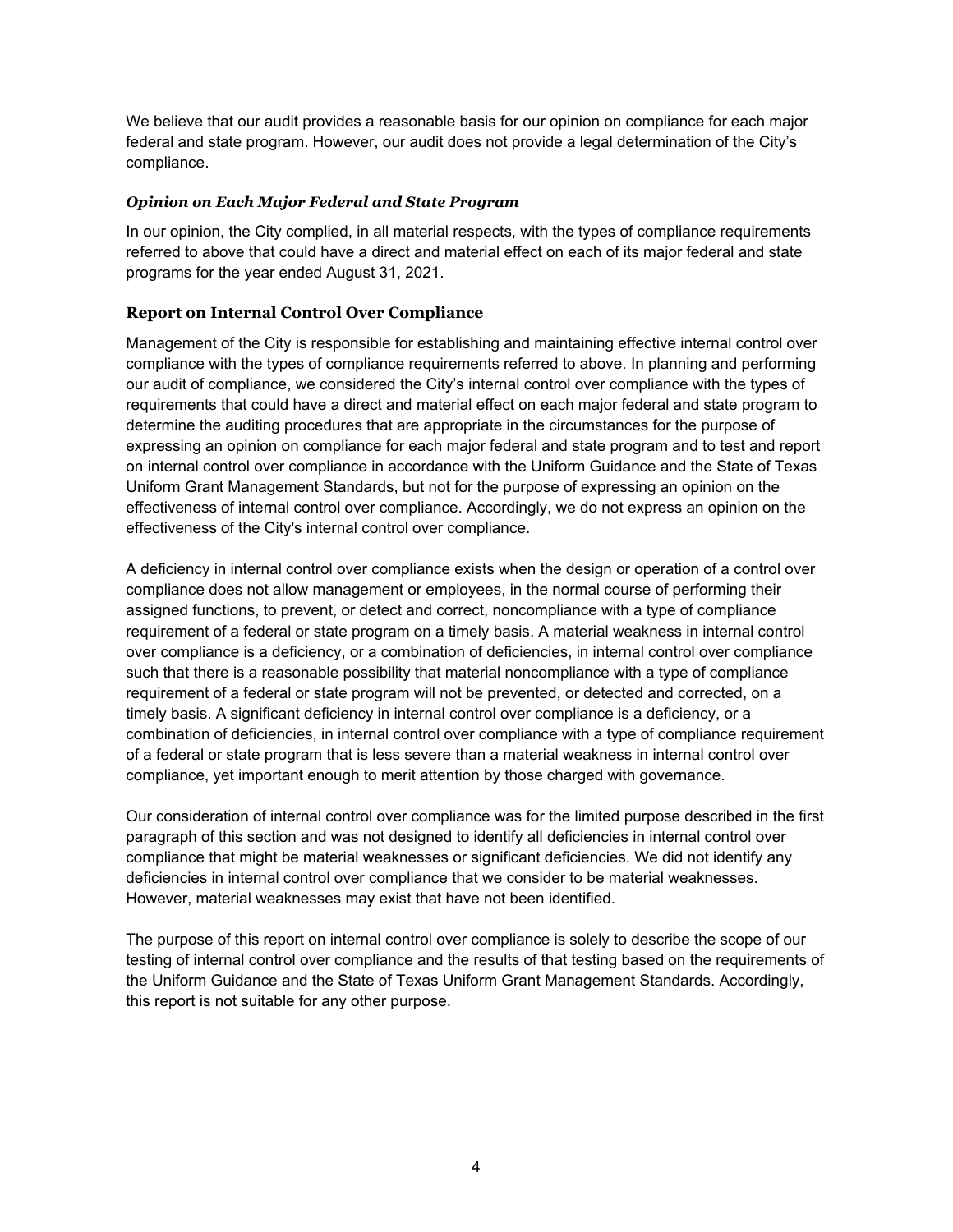## **Report on Schedule of Expenditures of Federal and State Awards Required by the Uniform Guidance and the State of Texas Uniform Grant Management Standards**

We have audited the financial statements of the City as of and for the year ended August 31, 2021 and have issued our report thereon dated February 22, 2022 which contained an unmodified opinion on those financial statements. Our audit was conducted for the purpose of forming an opinion on the financial statements as a whole. The accompanying schedule of expenditures of federal and state awards is presented for purposes of additional analysis as required by the Uniform Guidance and the State of Texas Uniform Grant Management Standards and is not a required part of the financial statements. Such information is the responsibility of management and was derived from and relates directly to the underlying accounting and other records used to prepare the financial statements. The information has been subjected to the auditing procedures applied in the audit of the financial statements and certain additional procedures, including comparing and reconciling such information directly to the underlying accounting and other records used to prepare the financial statements or to the financial statements themselves, and other additional procedures in accordance with auditing standards generally accepted in the United States of America. In our opinion, the schedule of expenditures of federal and state awards is fairly stated in all material respects in relation to the financial statements as a whole.

Mess adams LLP

Albuquerque, New Mexico February 22, 2022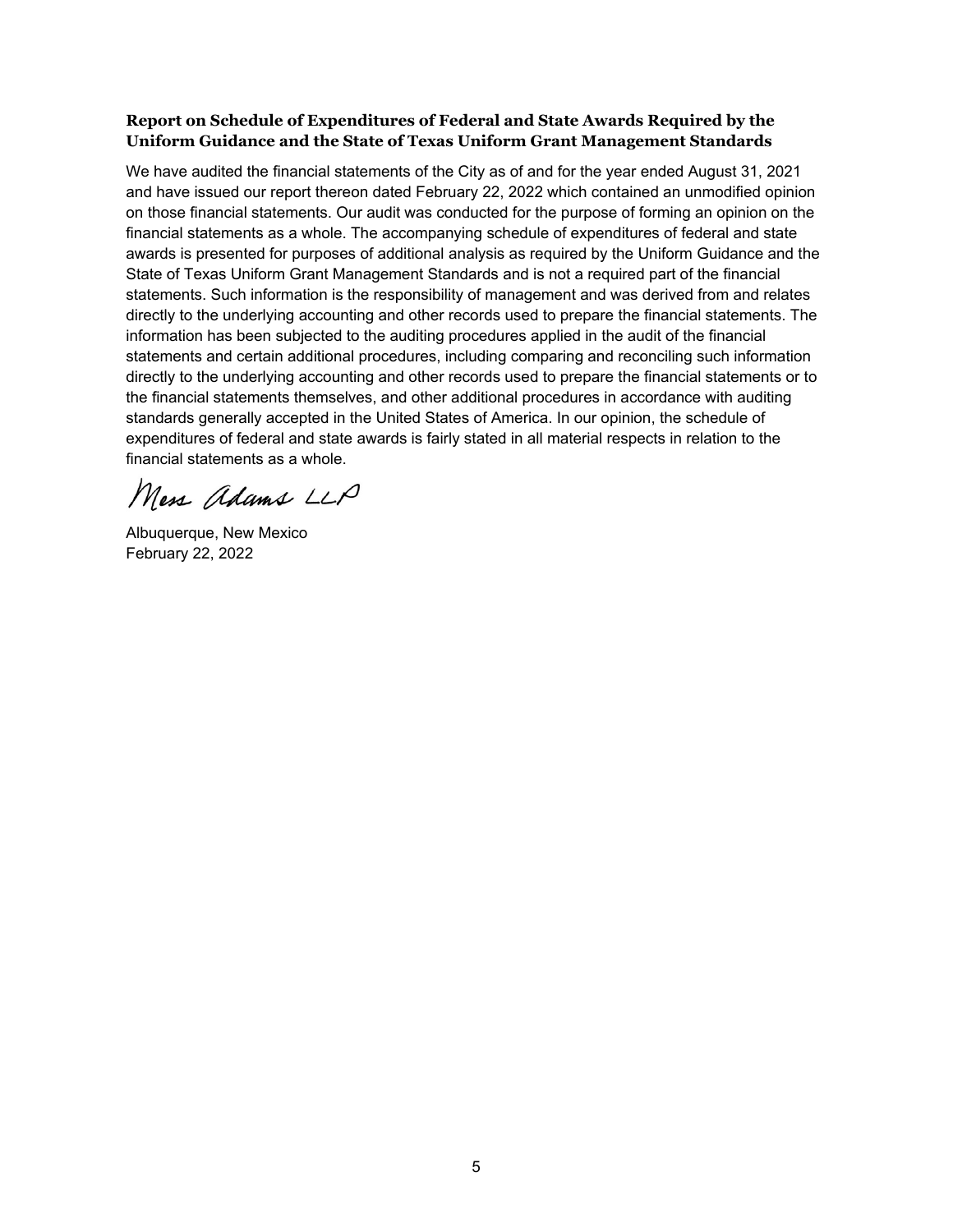| U.S. Department of Agriculture (USDA)<br>Passed through from:<br>Texas Department of State Health Services<br>State Administrative Matching Grants for the<br>Supplemental Nutrition Assistance Program (SNAP Cluster)<br>\$<br>\$<br>189,908<br>10.561<br>HHS000743500002<br>State Administrative Matching Grants for the<br>Supplemental Nutrition Assistance Program (SNAP Cluster)<br>10.561<br>529-16-0006-00001<br>46,629<br>236,537<br>Texas Department of Health and Human Services<br>Special Supplemental Nutrition Program for Women,<br>Infants, and Children<br>10.557<br>4,576,429<br>HHS000803400001<br>Special Supplemental Nutrition Program for Women,<br>Infants, and Children<br>581,890<br>10.557<br>2017-049739-001<br>5,158,319<br><b>Total U.S. Department of Agriculture</b><br>$\mathcal{L}_{\mathcal{A}}$<br>\$<br>5,394,856<br>U.S. Department of National Oceanic and Atmospheric Administration<br>Direct Program:<br>National Oceanic and Atmospheric Administration (NOAA),<br>Cooperative Institutes<br>11.432<br>1,440<br>\$<br>Total U.S. Department of National Oceanic and Atmospheric Administration<br>\$<br>$\blacksquare$<br>1,440<br>U.S. Department of Housing and Urban Development (HUD)<br>Direct Programs:<br><b>CDBG - Entitlement Grant Cluster</b><br>Community Development Block Grants/Entitlement Grants<br>14.218<br>4,546,678<br>5,590,353<br>COVID-19 CARES PHASE III Community Development Block Grants<br>14.218<br>3,506,231<br>3,512,565<br><b>Total CDBG - Entitlement Grant Cluster</b><br>8,052,909<br>9,102,918<br>COVID-19 Emergency Solutions Grant Program<br>14.231<br>1,575,623<br>1.575.623<br><b>Emergency Solutions Grant Program</b><br>14.231<br>531,632<br>571,976<br>2,107,255<br>2,147,599<br>Home Investment Partnerships Program<br>1,930,765<br>14.239<br>1,626,934<br>Home Investment Partnerships Program<br>14.239<br>Program Income<br>(1,930,765)<br>1,626,934<br>$\sim$<br>COVID-19 Housing Opportunities for Persons with AIDS<br>14.241<br>584,349<br>584,349<br>Housing Opportunities for Persons with AIDS<br>14.241<br>76,011<br>76,011<br>660,360<br>660,360<br>Total U.S. Department of Housing and Urban Development<br>\$<br>12,447,458<br>11,910,877<br>\$<br>U.S. Department of The Interior<br>Direct Program:<br>Water SMART (Sustaining and Manage America's Resource for Tomorrow)<br>15.507<br>1,301<br>Total U.S. Department of The Interior<br>\$<br>\$<br>$\blacksquare$<br>1,301<br>U.S. Department of Justice (DOJ)<br>Direct Program:<br>Equitable Sharing Program<br>16.922<br>101,407<br>COVID-19 Coronavirus Emergency Supplemental Funding Program<br>16.034<br>109,543<br>Passed through from:<br>Texas Office of The Attorney General<br>Missing Children's Assistance<br>2113421<br>9,582<br>16.543<br>Texas Office of The Governor<br>Coronavirus Emergency Supplemental Funding Program<br>16.034<br>4157701<br>625,533<br>3947401<br>Crime Scene Investigations<br>16.738<br>92,565<br>Crime Victim Assistance<br>16.575<br>2592806<br>20,122<br>Crime Victim Assistance<br>16.575<br>2592807<br>222,750<br>Project Safe Neighborhoods<br>16.609<br>2952701<br>23,465<br>El Paso County<br>Edward Byrne Memorial Justice Assistance Grant Program<br>30,462<br>16.738<br>2020-DJ-BX-0638<br><b>Total U.S. Department of Justice</b><br>\$<br>\$<br>1,235,429 | Federal Grantor / Pass-Through Grantor /<br>Program or Cluster Title | Federal<br><b>Assistance Listing</b><br>Number | Pass-Through Entity<br><b>Identifying Number</b> | Passed<br>Through To<br>Subrecipients | <b>Total Federal</b><br>Expenditures |
|------------------------------------------------------------------------------------------------------------------------------------------------------------------------------------------------------------------------------------------------------------------------------------------------------------------------------------------------------------------------------------------------------------------------------------------------------------------------------------------------------------------------------------------------------------------------------------------------------------------------------------------------------------------------------------------------------------------------------------------------------------------------------------------------------------------------------------------------------------------------------------------------------------------------------------------------------------------------------------------------------------------------------------------------------------------------------------------------------------------------------------------------------------------------------------------------------------------------------------------------------------------------------------------------------------------------------------------------------------------------------------------------------------------------------------------------------------------------------------------------------------------------------------------------------------------------------------------------------------------------------------------------------------------------------------------------------------------------------------------------------------------------------------------------------------------------------------------------------------------------------------------------------------------------------------------------------------------------------------------------------------------------------------------------------------------------------------------------------------------------------------------------------------------------------------------------------------------------------------------------------------------------------------------------------------------------------------------------------------------------------------------------------------------------------------------------------------------------------------------------------------------------------------------------------------------------------------------------------------------------------------------------------------------------------------------------------------------------------------------------------------------------------------------------------------------------------------------------------------------------------------------------------------------------------------------------------------------------------------------------------------------------------------------------------------------------------------------------------------------------------------------------------------------------------------------------------------------------------------------------------------------------------------------------------------------------------------------------------------------------------------|----------------------------------------------------------------------|------------------------------------------------|--------------------------------------------------|---------------------------------------|--------------------------------------|
|                                                                                                                                                                                                                                                                                                                                                                                                                                                                                                                                                                                                                                                                                                                                                                                                                                                                                                                                                                                                                                                                                                                                                                                                                                                                                                                                                                                                                                                                                                                                                                                                                                                                                                                                                                                                                                                                                                                                                                                                                                                                                                                                                                                                                                                                                                                                                                                                                                                                                                                                                                                                                                                                                                                                                                                                                                                                                                                                                                                                                                                                                                                                                                                                                                                                                                                                                                                    |                                                                      |                                                |                                                  |                                       |                                      |
|                                                                                                                                                                                                                                                                                                                                                                                                                                                                                                                                                                                                                                                                                                                                                                                                                                                                                                                                                                                                                                                                                                                                                                                                                                                                                                                                                                                                                                                                                                                                                                                                                                                                                                                                                                                                                                                                                                                                                                                                                                                                                                                                                                                                                                                                                                                                                                                                                                                                                                                                                                                                                                                                                                                                                                                                                                                                                                                                                                                                                                                                                                                                                                                                                                                                                                                                                                                    |                                                                      |                                                |                                                  |                                       |                                      |
|                                                                                                                                                                                                                                                                                                                                                                                                                                                                                                                                                                                                                                                                                                                                                                                                                                                                                                                                                                                                                                                                                                                                                                                                                                                                                                                                                                                                                                                                                                                                                                                                                                                                                                                                                                                                                                                                                                                                                                                                                                                                                                                                                                                                                                                                                                                                                                                                                                                                                                                                                                                                                                                                                                                                                                                                                                                                                                                                                                                                                                                                                                                                                                                                                                                                                                                                                                                    |                                                                      |                                                |                                                  |                                       |                                      |
|                                                                                                                                                                                                                                                                                                                                                                                                                                                                                                                                                                                                                                                                                                                                                                                                                                                                                                                                                                                                                                                                                                                                                                                                                                                                                                                                                                                                                                                                                                                                                                                                                                                                                                                                                                                                                                                                                                                                                                                                                                                                                                                                                                                                                                                                                                                                                                                                                                                                                                                                                                                                                                                                                                                                                                                                                                                                                                                                                                                                                                                                                                                                                                                                                                                                                                                                                                                    |                                                                      |                                                |                                                  |                                       |                                      |
|                                                                                                                                                                                                                                                                                                                                                                                                                                                                                                                                                                                                                                                                                                                                                                                                                                                                                                                                                                                                                                                                                                                                                                                                                                                                                                                                                                                                                                                                                                                                                                                                                                                                                                                                                                                                                                                                                                                                                                                                                                                                                                                                                                                                                                                                                                                                                                                                                                                                                                                                                                                                                                                                                                                                                                                                                                                                                                                                                                                                                                                                                                                                                                                                                                                                                                                                                                                    |                                                                      |                                                |                                                  |                                       |                                      |
|                                                                                                                                                                                                                                                                                                                                                                                                                                                                                                                                                                                                                                                                                                                                                                                                                                                                                                                                                                                                                                                                                                                                                                                                                                                                                                                                                                                                                                                                                                                                                                                                                                                                                                                                                                                                                                                                                                                                                                                                                                                                                                                                                                                                                                                                                                                                                                                                                                                                                                                                                                                                                                                                                                                                                                                                                                                                                                                                                                                                                                                                                                                                                                                                                                                                                                                                                                                    |                                                                      |                                                |                                                  |                                       |                                      |
|                                                                                                                                                                                                                                                                                                                                                                                                                                                                                                                                                                                                                                                                                                                                                                                                                                                                                                                                                                                                                                                                                                                                                                                                                                                                                                                                                                                                                                                                                                                                                                                                                                                                                                                                                                                                                                                                                                                                                                                                                                                                                                                                                                                                                                                                                                                                                                                                                                                                                                                                                                                                                                                                                                                                                                                                                                                                                                                                                                                                                                                                                                                                                                                                                                                                                                                                                                                    |                                                                      |                                                |                                                  |                                       |                                      |
|                                                                                                                                                                                                                                                                                                                                                                                                                                                                                                                                                                                                                                                                                                                                                                                                                                                                                                                                                                                                                                                                                                                                                                                                                                                                                                                                                                                                                                                                                                                                                                                                                                                                                                                                                                                                                                                                                                                                                                                                                                                                                                                                                                                                                                                                                                                                                                                                                                                                                                                                                                                                                                                                                                                                                                                                                                                                                                                                                                                                                                                                                                                                                                                                                                                                                                                                                                                    |                                                                      |                                                |                                                  |                                       |                                      |
|                                                                                                                                                                                                                                                                                                                                                                                                                                                                                                                                                                                                                                                                                                                                                                                                                                                                                                                                                                                                                                                                                                                                                                                                                                                                                                                                                                                                                                                                                                                                                                                                                                                                                                                                                                                                                                                                                                                                                                                                                                                                                                                                                                                                                                                                                                                                                                                                                                                                                                                                                                                                                                                                                                                                                                                                                                                                                                                                                                                                                                                                                                                                                                                                                                                                                                                                                                                    |                                                                      |                                                |                                                  |                                       |                                      |
|                                                                                                                                                                                                                                                                                                                                                                                                                                                                                                                                                                                                                                                                                                                                                                                                                                                                                                                                                                                                                                                                                                                                                                                                                                                                                                                                                                                                                                                                                                                                                                                                                                                                                                                                                                                                                                                                                                                                                                                                                                                                                                                                                                                                                                                                                                                                                                                                                                                                                                                                                                                                                                                                                                                                                                                                                                                                                                                                                                                                                                                                                                                                                                                                                                                                                                                                                                                    |                                                                      |                                                |                                                  |                                       |                                      |
|                                                                                                                                                                                                                                                                                                                                                                                                                                                                                                                                                                                                                                                                                                                                                                                                                                                                                                                                                                                                                                                                                                                                                                                                                                                                                                                                                                                                                                                                                                                                                                                                                                                                                                                                                                                                                                                                                                                                                                                                                                                                                                                                                                                                                                                                                                                                                                                                                                                                                                                                                                                                                                                                                                                                                                                                                                                                                                                                                                                                                                                                                                                                                                                                                                                                                                                                                                                    |                                                                      |                                                |                                                  |                                       |                                      |
|                                                                                                                                                                                                                                                                                                                                                                                                                                                                                                                                                                                                                                                                                                                                                                                                                                                                                                                                                                                                                                                                                                                                                                                                                                                                                                                                                                                                                                                                                                                                                                                                                                                                                                                                                                                                                                                                                                                                                                                                                                                                                                                                                                                                                                                                                                                                                                                                                                                                                                                                                                                                                                                                                                                                                                                                                                                                                                                                                                                                                                                                                                                                                                                                                                                                                                                                                                                    |                                                                      |                                                |                                                  |                                       |                                      |
|                                                                                                                                                                                                                                                                                                                                                                                                                                                                                                                                                                                                                                                                                                                                                                                                                                                                                                                                                                                                                                                                                                                                                                                                                                                                                                                                                                                                                                                                                                                                                                                                                                                                                                                                                                                                                                                                                                                                                                                                                                                                                                                                                                                                                                                                                                                                                                                                                                                                                                                                                                                                                                                                                                                                                                                                                                                                                                                                                                                                                                                                                                                                                                                                                                                                                                                                                                                    |                                                                      |                                                |                                                  |                                       |                                      |
|                                                                                                                                                                                                                                                                                                                                                                                                                                                                                                                                                                                                                                                                                                                                                                                                                                                                                                                                                                                                                                                                                                                                                                                                                                                                                                                                                                                                                                                                                                                                                                                                                                                                                                                                                                                                                                                                                                                                                                                                                                                                                                                                                                                                                                                                                                                                                                                                                                                                                                                                                                                                                                                                                                                                                                                                                                                                                                                                                                                                                                                                                                                                                                                                                                                                                                                                                                                    |                                                                      |                                                |                                                  |                                       |                                      |
|                                                                                                                                                                                                                                                                                                                                                                                                                                                                                                                                                                                                                                                                                                                                                                                                                                                                                                                                                                                                                                                                                                                                                                                                                                                                                                                                                                                                                                                                                                                                                                                                                                                                                                                                                                                                                                                                                                                                                                                                                                                                                                                                                                                                                                                                                                                                                                                                                                                                                                                                                                                                                                                                                                                                                                                                                                                                                                                                                                                                                                                                                                                                                                                                                                                                                                                                                                                    |                                                                      |                                                |                                                  |                                       |                                      |
|                                                                                                                                                                                                                                                                                                                                                                                                                                                                                                                                                                                                                                                                                                                                                                                                                                                                                                                                                                                                                                                                                                                                                                                                                                                                                                                                                                                                                                                                                                                                                                                                                                                                                                                                                                                                                                                                                                                                                                                                                                                                                                                                                                                                                                                                                                                                                                                                                                                                                                                                                                                                                                                                                                                                                                                                                                                                                                                                                                                                                                                                                                                                                                                                                                                                                                                                                                                    |                                                                      |                                                |                                                  |                                       |                                      |
|                                                                                                                                                                                                                                                                                                                                                                                                                                                                                                                                                                                                                                                                                                                                                                                                                                                                                                                                                                                                                                                                                                                                                                                                                                                                                                                                                                                                                                                                                                                                                                                                                                                                                                                                                                                                                                                                                                                                                                                                                                                                                                                                                                                                                                                                                                                                                                                                                                                                                                                                                                                                                                                                                                                                                                                                                                                                                                                                                                                                                                                                                                                                                                                                                                                                                                                                                                                    |                                                                      |                                                |                                                  |                                       |                                      |
|                                                                                                                                                                                                                                                                                                                                                                                                                                                                                                                                                                                                                                                                                                                                                                                                                                                                                                                                                                                                                                                                                                                                                                                                                                                                                                                                                                                                                                                                                                                                                                                                                                                                                                                                                                                                                                                                                                                                                                                                                                                                                                                                                                                                                                                                                                                                                                                                                                                                                                                                                                                                                                                                                                                                                                                                                                                                                                                                                                                                                                                                                                                                                                                                                                                                                                                                                                                    |                                                                      |                                                |                                                  |                                       |                                      |
|                                                                                                                                                                                                                                                                                                                                                                                                                                                                                                                                                                                                                                                                                                                                                                                                                                                                                                                                                                                                                                                                                                                                                                                                                                                                                                                                                                                                                                                                                                                                                                                                                                                                                                                                                                                                                                                                                                                                                                                                                                                                                                                                                                                                                                                                                                                                                                                                                                                                                                                                                                                                                                                                                                                                                                                                                                                                                                                                                                                                                                                                                                                                                                                                                                                                                                                                                                                    |                                                                      |                                                |                                                  |                                       |                                      |
|                                                                                                                                                                                                                                                                                                                                                                                                                                                                                                                                                                                                                                                                                                                                                                                                                                                                                                                                                                                                                                                                                                                                                                                                                                                                                                                                                                                                                                                                                                                                                                                                                                                                                                                                                                                                                                                                                                                                                                                                                                                                                                                                                                                                                                                                                                                                                                                                                                                                                                                                                                                                                                                                                                                                                                                                                                                                                                                                                                                                                                                                                                                                                                                                                                                                                                                                                                                    |                                                                      |                                                |                                                  |                                       |                                      |
|                                                                                                                                                                                                                                                                                                                                                                                                                                                                                                                                                                                                                                                                                                                                                                                                                                                                                                                                                                                                                                                                                                                                                                                                                                                                                                                                                                                                                                                                                                                                                                                                                                                                                                                                                                                                                                                                                                                                                                                                                                                                                                                                                                                                                                                                                                                                                                                                                                                                                                                                                                                                                                                                                                                                                                                                                                                                                                                                                                                                                                                                                                                                                                                                                                                                                                                                                                                    |                                                                      |                                                |                                                  |                                       |                                      |
|                                                                                                                                                                                                                                                                                                                                                                                                                                                                                                                                                                                                                                                                                                                                                                                                                                                                                                                                                                                                                                                                                                                                                                                                                                                                                                                                                                                                                                                                                                                                                                                                                                                                                                                                                                                                                                                                                                                                                                                                                                                                                                                                                                                                                                                                                                                                                                                                                                                                                                                                                                                                                                                                                                                                                                                                                                                                                                                                                                                                                                                                                                                                                                                                                                                                                                                                                                                    |                                                                      |                                                |                                                  |                                       |                                      |
|                                                                                                                                                                                                                                                                                                                                                                                                                                                                                                                                                                                                                                                                                                                                                                                                                                                                                                                                                                                                                                                                                                                                                                                                                                                                                                                                                                                                                                                                                                                                                                                                                                                                                                                                                                                                                                                                                                                                                                                                                                                                                                                                                                                                                                                                                                                                                                                                                                                                                                                                                                                                                                                                                                                                                                                                                                                                                                                                                                                                                                                                                                                                                                                                                                                                                                                                                                                    |                                                                      |                                                |                                                  |                                       |                                      |
|                                                                                                                                                                                                                                                                                                                                                                                                                                                                                                                                                                                                                                                                                                                                                                                                                                                                                                                                                                                                                                                                                                                                                                                                                                                                                                                                                                                                                                                                                                                                                                                                                                                                                                                                                                                                                                                                                                                                                                                                                                                                                                                                                                                                                                                                                                                                                                                                                                                                                                                                                                                                                                                                                                                                                                                                                                                                                                                                                                                                                                                                                                                                                                                                                                                                                                                                                                                    |                                                                      |                                                |                                                  |                                       |                                      |
|                                                                                                                                                                                                                                                                                                                                                                                                                                                                                                                                                                                                                                                                                                                                                                                                                                                                                                                                                                                                                                                                                                                                                                                                                                                                                                                                                                                                                                                                                                                                                                                                                                                                                                                                                                                                                                                                                                                                                                                                                                                                                                                                                                                                                                                                                                                                                                                                                                                                                                                                                                                                                                                                                                                                                                                                                                                                                                                                                                                                                                                                                                                                                                                                                                                                                                                                                                                    |                                                                      |                                                |                                                  |                                       |                                      |
|                                                                                                                                                                                                                                                                                                                                                                                                                                                                                                                                                                                                                                                                                                                                                                                                                                                                                                                                                                                                                                                                                                                                                                                                                                                                                                                                                                                                                                                                                                                                                                                                                                                                                                                                                                                                                                                                                                                                                                                                                                                                                                                                                                                                                                                                                                                                                                                                                                                                                                                                                                                                                                                                                                                                                                                                                                                                                                                                                                                                                                                                                                                                                                                                                                                                                                                                                                                    |                                                                      |                                                |                                                  |                                       |                                      |
|                                                                                                                                                                                                                                                                                                                                                                                                                                                                                                                                                                                                                                                                                                                                                                                                                                                                                                                                                                                                                                                                                                                                                                                                                                                                                                                                                                                                                                                                                                                                                                                                                                                                                                                                                                                                                                                                                                                                                                                                                                                                                                                                                                                                                                                                                                                                                                                                                                                                                                                                                                                                                                                                                                                                                                                                                                                                                                                                                                                                                                                                                                                                                                                                                                                                                                                                                                                    |                                                                      |                                                |                                                  |                                       |                                      |
|                                                                                                                                                                                                                                                                                                                                                                                                                                                                                                                                                                                                                                                                                                                                                                                                                                                                                                                                                                                                                                                                                                                                                                                                                                                                                                                                                                                                                                                                                                                                                                                                                                                                                                                                                                                                                                                                                                                                                                                                                                                                                                                                                                                                                                                                                                                                                                                                                                                                                                                                                                                                                                                                                                                                                                                                                                                                                                                                                                                                                                                                                                                                                                                                                                                                                                                                                                                    |                                                                      |                                                |                                                  |                                       |                                      |
|                                                                                                                                                                                                                                                                                                                                                                                                                                                                                                                                                                                                                                                                                                                                                                                                                                                                                                                                                                                                                                                                                                                                                                                                                                                                                                                                                                                                                                                                                                                                                                                                                                                                                                                                                                                                                                                                                                                                                                                                                                                                                                                                                                                                                                                                                                                                                                                                                                                                                                                                                                                                                                                                                                                                                                                                                                                                                                                                                                                                                                                                                                                                                                                                                                                                                                                                                                                    |                                                                      |                                                |                                                  |                                       |                                      |
|                                                                                                                                                                                                                                                                                                                                                                                                                                                                                                                                                                                                                                                                                                                                                                                                                                                                                                                                                                                                                                                                                                                                                                                                                                                                                                                                                                                                                                                                                                                                                                                                                                                                                                                                                                                                                                                                                                                                                                                                                                                                                                                                                                                                                                                                                                                                                                                                                                                                                                                                                                                                                                                                                                                                                                                                                                                                                                                                                                                                                                                                                                                                                                                                                                                                                                                                                                                    |                                                                      |                                                |                                                  |                                       |                                      |
|                                                                                                                                                                                                                                                                                                                                                                                                                                                                                                                                                                                                                                                                                                                                                                                                                                                                                                                                                                                                                                                                                                                                                                                                                                                                                                                                                                                                                                                                                                                                                                                                                                                                                                                                                                                                                                                                                                                                                                                                                                                                                                                                                                                                                                                                                                                                                                                                                                                                                                                                                                                                                                                                                                                                                                                                                                                                                                                                                                                                                                                                                                                                                                                                                                                                                                                                                                                    |                                                                      |                                                |                                                  |                                       |                                      |
|                                                                                                                                                                                                                                                                                                                                                                                                                                                                                                                                                                                                                                                                                                                                                                                                                                                                                                                                                                                                                                                                                                                                                                                                                                                                                                                                                                                                                                                                                                                                                                                                                                                                                                                                                                                                                                                                                                                                                                                                                                                                                                                                                                                                                                                                                                                                                                                                                                                                                                                                                                                                                                                                                                                                                                                                                                                                                                                                                                                                                                                                                                                                                                                                                                                                                                                                                                                    |                                                                      |                                                |                                                  |                                       |                                      |
|                                                                                                                                                                                                                                                                                                                                                                                                                                                                                                                                                                                                                                                                                                                                                                                                                                                                                                                                                                                                                                                                                                                                                                                                                                                                                                                                                                                                                                                                                                                                                                                                                                                                                                                                                                                                                                                                                                                                                                                                                                                                                                                                                                                                                                                                                                                                                                                                                                                                                                                                                                                                                                                                                                                                                                                                                                                                                                                                                                                                                                                                                                                                                                                                                                                                                                                                                                                    |                                                                      |                                                |                                                  |                                       |                                      |
|                                                                                                                                                                                                                                                                                                                                                                                                                                                                                                                                                                                                                                                                                                                                                                                                                                                                                                                                                                                                                                                                                                                                                                                                                                                                                                                                                                                                                                                                                                                                                                                                                                                                                                                                                                                                                                                                                                                                                                                                                                                                                                                                                                                                                                                                                                                                                                                                                                                                                                                                                                                                                                                                                                                                                                                                                                                                                                                                                                                                                                                                                                                                                                                                                                                                                                                                                                                    |                                                                      |                                                |                                                  |                                       |                                      |
|                                                                                                                                                                                                                                                                                                                                                                                                                                                                                                                                                                                                                                                                                                                                                                                                                                                                                                                                                                                                                                                                                                                                                                                                                                                                                                                                                                                                                                                                                                                                                                                                                                                                                                                                                                                                                                                                                                                                                                                                                                                                                                                                                                                                                                                                                                                                                                                                                                                                                                                                                                                                                                                                                                                                                                                                                                                                                                                                                                                                                                                                                                                                                                                                                                                                                                                                                                                    |                                                                      |                                                |                                                  |                                       |                                      |
|                                                                                                                                                                                                                                                                                                                                                                                                                                                                                                                                                                                                                                                                                                                                                                                                                                                                                                                                                                                                                                                                                                                                                                                                                                                                                                                                                                                                                                                                                                                                                                                                                                                                                                                                                                                                                                                                                                                                                                                                                                                                                                                                                                                                                                                                                                                                                                                                                                                                                                                                                                                                                                                                                                                                                                                                                                                                                                                                                                                                                                                                                                                                                                                                                                                                                                                                                                                    |                                                                      |                                                |                                                  |                                       |                                      |
|                                                                                                                                                                                                                                                                                                                                                                                                                                                                                                                                                                                                                                                                                                                                                                                                                                                                                                                                                                                                                                                                                                                                                                                                                                                                                                                                                                                                                                                                                                                                                                                                                                                                                                                                                                                                                                                                                                                                                                                                                                                                                                                                                                                                                                                                                                                                                                                                                                                                                                                                                                                                                                                                                                                                                                                                                                                                                                                                                                                                                                                                                                                                                                                                                                                                                                                                                                                    |                                                                      |                                                |                                                  |                                       |                                      |
|                                                                                                                                                                                                                                                                                                                                                                                                                                                                                                                                                                                                                                                                                                                                                                                                                                                                                                                                                                                                                                                                                                                                                                                                                                                                                                                                                                                                                                                                                                                                                                                                                                                                                                                                                                                                                                                                                                                                                                                                                                                                                                                                                                                                                                                                                                                                                                                                                                                                                                                                                                                                                                                                                                                                                                                                                                                                                                                                                                                                                                                                                                                                                                                                                                                                                                                                                                                    |                                                                      |                                                |                                                  |                                       |                                      |
|                                                                                                                                                                                                                                                                                                                                                                                                                                                                                                                                                                                                                                                                                                                                                                                                                                                                                                                                                                                                                                                                                                                                                                                                                                                                                                                                                                                                                                                                                                                                                                                                                                                                                                                                                                                                                                                                                                                                                                                                                                                                                                                                                                                                                                                                                                                                                                                                                                                                                                                                                                                                                                                                                                                                                                                                                                                                                                                                                                                                                                                                                                                                                                                                                                                                                                                                                                                    |                                                                      |                                                |                                                  |                                       |                                      |
|                                                                                                                                                                                                                                                                                                                                                                                                                                                                                                                                                                                                                                                                                                                                                                                                                                                                                                                                                                                                                                                                                                                                                                                                                                                                                                                                                                                                                                                                                                                                                                                                                                                                                                                                                                                                                                                                                                                                                                                                                                                                                                                                                                                                                                                                                                                                                                                                                                                                                                                                                                                                                                                                                                                                                                                                                                                                                                                                                                                                                                                                                                                                                                                                                                                                                                                                                                                    |                                                                      |                                                |                                                  |                                       |                                      |
|                                                                                                                                                                                                                                                                                                                                                                                                                                                                                                                                                                                                                                                                                                                                                                                                                                                                                                                                                                                                                                                                                                                                                                                                                                                                                                                                                                                                                                                                                                                                                                                                                                                                                                                                                                                                                                                                                                                                                                                                                                                                                                                                                                                                                                                                                                                                                                                                                                                                                                                                                                                                                                                                                                                                                                                                                                                                                                                                                                                                                                                                                                                                                                                                                                                                                                                                                                                    |                                                                      |                                                |                                                  |                                       |                                      |
|                                                                                                                                                                                                                                                                                                                                                                                                                                                                                                                                                                                                                                                                                                                                                                                                                                                                                                                                                                                                                                                                                                                                                                                                                                                                                                                                                                                                                                                                                                                                                                                                                                                                                                                                                                                                                                                                                                                                                                                                                                                                                                                                                                                                                                                                                                                                                                                                                                                                                                                                                                                                                                                                                                                                                                                                                                                                                                                                                                                                                                                                                                                                                                                                                                                                                                                                                                                    |                                                                      |                                                |                                                  |                                       |                                      |
|                                                                                                                                                                                                                                                                                                                                                                                                                                                                                                                                                                                                                                                                                                                                                                                                                                                                                                                                                                                                                                                                                                                                                                                                                                                                                                                                                                                                                                                                                                                                                                                                                                                                                                                                                                                                                                                                                                                                                                                                                                                                                                                                                                                                                                                                                                                                                                                                                                                                                                                                                                                                                                                                                                                                                                                                                                                                                                                                                                                                                                                                                                                                                                                                                                                                                                                                                                                    |                                                                      |                                                |                                                  |                                       |                                      |
|                                                                                                                                                                                                                                                                                                                                                                                                                                                                                                                                                                                                                                                                                                                                                                                                                                                                                                                                                                                                                                                                                                                                                                                                                                                                                                                                                                                                                                                                                                                                                                                                                                                                                                                                                                                                                                                                                                                                                                                                                                                                                                                                                                                                                                                                                                                                                                                                                                                                                                                                                                                                                                                                                                                                                                                                                                                                                                                                                                                                                                                                                                                                                                                                                                                                                                                                                                                    |                                                                      |                                                |                                                  |                                       |                                      |
|                                                                                                                                                                                                                                                                                                                                                                                                                                                                                                                                                                                                                                                                                                                                                                                                                                                                                                                                                                                                                                                                                                                                                                                                                                                                                                                                                                                                                                                                                                                                                                                                                                                                                                                                                                                                                                                                                                                                                                                                                                                                                                                                                                                                                                                                                                                                                                                                                                                                                                                                                                                                                                                                                                                                                                                                                                                                                                                                                                                                                                                                                                                                                                                                                                                                                                                                                                                    |                                                                      |                                                |                                                  |                                       |                                      |
|                                                                                                                                                                                                                                                                                                                                                                                                                                                                                                                                                                                                                                                                                                                                                                                                                                                                                                                                                                                                                                                                                                                                                                                                                                                                                                                                                                                                                                                                                                                                                                                                                                                                                                                                                                                                                                                                                                                                                                                                                                                                                                                                                                                                                                                                                                                                                                                                                                                                                                                                                                                                                                                                                                                                                                                                                                                                                                                                                                                                                                                                                                                                                                                                                                                                                                                                                                                    |                                                                      |                                                |                                                  |                                       |                                      |
|                                                                                                                                                                                                                                                                                                                                                                                                                                                                                                                                                                                                                                                                                                                                                                                                                                                                                                                                                                                                                                                                                                                                                                                                                                                                                                                                                                                                                                                                                                                                                                                                                                                                                                                                                                                                                                                                                                                                                                                                                                                                                                                                                                                                                                                                                                                                                                                                                                                                                                                                                                                                                                                                                                                                                                                                                                                                                                                                                                                                                                                                                                                                                                                                                                                                                                                                                                                    |                                                                      |                                                |                                                  |                                       |                                      |
|                                                                                                                                                                                                                                                                                                                                                                                                                                                                                                                                                                                                                                                                                                                                                                                                                                                                                                                                                                                                                                                                                                                                                                                                                                                                                                                                                                                                                                                                                                                                                                                                                                                                                                                                                                                                                                                                                                                                                                                                                                                                                                                                                                                                                                                                                                                                                                                                                                                                                                                                                                                                                                                                                                                                                                                                                                                                                                                                                                                                                                                                                                                                                                                                                                                                                                                                                                                    |                                                                      |                                                |                                                  |                                       |                                      |
|                                                                                                                                                                                                                                                                                                                                                                                                                                                                                                                                                                                                                                                                                                                                                                                                                                                                                                                                                                                                                                                                                                                                                                                                                                                                                                                                                                                                                                                                                                                                                                                                                                                                                                                                                                                                                                                                                                                                                                                                                                                                                                                                                                                                                                                                                                                                                                                                                                                                                                                                                                                                                                                                                                                                                                                                                                                                                                                                                                                                                                                                                                                                                                                                                                                                                                                                                                                    |                                                                      |                                                |                                                  |                                       |                                      |
|                                                                                                                                                                                                                                                                                                                                                                                                                                                                                                                                                                                                                                                                                                                                                                                                                                                                                                                                                                                                                                                                                                                                                                                                                                                                                                                                                                                                                                                                                                                                                                                                                                                                                                                                                                                                                                                                                                                                                                                                                                                                                                                                                                                                                                                                                                                                                                                                                                                                                                                                                                                                                                                                                                                                                                                                                                                                                                                                                                                                                                                                                                                                                                                                                                                                                                                                                                                    |                                                                      |                                                |                                                  |                                       |                                      |
|                                                                                                                                                                                                                                                                                                                                                                                                                                                                                                                                                                                                                                                                                                                                                                                                                                                                                                                                                                                                                                                                                                                                                                                                                                                                                                                                                                                                                                                                                                                                                                                                                                                                                                                                                                                                                                                                                                                                                                                                                                                                                                                                                                                                                                                                                                                                                                                                                                                                                                                                                                                                                                                                                                                                                                                                                                                                                                                                                                                                                                                                                                                                                                                                                                                                                                                                                                                    |                                                                      |                                                |                                                  |                                       |                                      |
|                                                                                                                                                                                                                                                                                                                                                                                                                                                                                                                                                                                                                                                                                                                                                                                                                                                                                                                                                                                                                                                                                                                                                                                                                                                                                                                                                                                                                                                                                                                                                                                                                                                                                                                                                                                                                                                                                                                                                                                                                                                                                                                                                                                                                                                                                                                                                                                                                                                                                                                                                                                                                                                                                                                                                                                                                                                                                                                                                                                                                                                                                                                                                                                                                                                                                                                                                                                    |                                                                      |                                                |                                                  |                                       |                                      |
|                                                                                                                                                                                                                                                                                                                                                                                                                                                                                                                                                                                                                                                                                                                                                                                                                                                                                                                                                                                                                                                                                                                                                                                                                                                                                                                                                                                                                                                                                                                                                                                                                                                                                                                                                                                                                                                                                                                                                                                                                                                                                                                                                                                                                                                                                                                                                                                                                                                                                                                                                                                                                                                                                                                                                                                                                                                                                                                                                                                                                                                                                                                                                                                                                                                                                                                                                                                    |                                                                      |                                                |                                                  |                                       |                                      |
|                                                                                                                                                                                                                                                                                                                                                                                                                                                                                                                                                                                                                                                                                                                                                                                                                                                                                                                                                                                                                                                                                                                                                                                                                                                                                                                                                                                                                                                                                                                                                                                                                                                                                                                                                                                                                                                                                                                                                                                                                                                                                                                                                                                                                                                                                                                                                                                                                                                                                                                                                                                                                                                                                                                                                                                                                                                                                                                                                                                                                                                                                                                                                                                                                                                                                                                                                                                    |                                                                      |                                                |                                                  |                                       |                                      |
|                                                                                                                                                                                                                                                                                                                                                                                                                                                                                                                                                                                                                                                                                                                                                                                                                                                                                                                                                                                                                                                                                                                                                                                                                                                                                                                                                                                                                                                                                                                                                                                                                                                                                                                                                                                                                                                                                                                                                                                                                                                                                                                                                                                                                                                                                                                                                                                                                                                                                                                                                                                                                                                                                                                                                                                                                                                                                                                                                                                                                                                                                                                                                                                                                                                                                                                                                                                    |                                                                      |                                                |                                                  |                                       |                                      |
|                                                                                                                                                                                                                                                                                                                                                                                                                                                                                                                                                                                                                                                                                                                                                                                                                                                                                                                                                                                                                                                                                                                                                                                                                                                                                                                                                                                                                                                                                                                                                                                                                                                                                                                                                                                                                                                                                                                                                                                                                                                                                                                                                                                                                                                                                                                                                                                                                                                                                                                                                                                                                                                                                                                                                                                                                                                                                                                                                                                                                                                                                                                                                                                                                                                                                                                                                                                    |                                                                      |                                                |                                                  |                                       |                                      |
|                                                                                                                                                                                                                                                                                                                                                                                                                                                                                                                                                                                                                                                                                                                                                                                                                                                                                                                                                                                                                                                                                                                                                                                                                                                                                                                                                                                                                                                                                                                                                                                                                                                                                                                                                                                                                                                                                                                                                                                                                                                                                                                                                                                                                                                                                                                                                                                                                                                                                                                                                                                                                                                                                                                                                                                                                                                                                                                                                                                                                                                                                                                                                                                                                                                                                                                                                                                    |                                                                      |                                                |                                                  |                                       |                                      |
|                                                                                                                                                                                                                                                                                                                                                                                                                                                                                                                                                                                                                                                                                                                                                                                                                                                                                                                                                                                                                                                                                                                                                                                                                                                                                                                                                                                                                                                                                                                                                                                                                                                                                                                                                                                                                                                                                                                                                                                                                                                                                                                                                                                                                                                                                                                                                                                                                                                                                                                                                                                                                                                                                                                                                                                                                                                                                                                                                                                                                                                                                                                                                                                                                                                                                                                                                                                    |                                                                      |                                                |                                                  |                                       |                                      |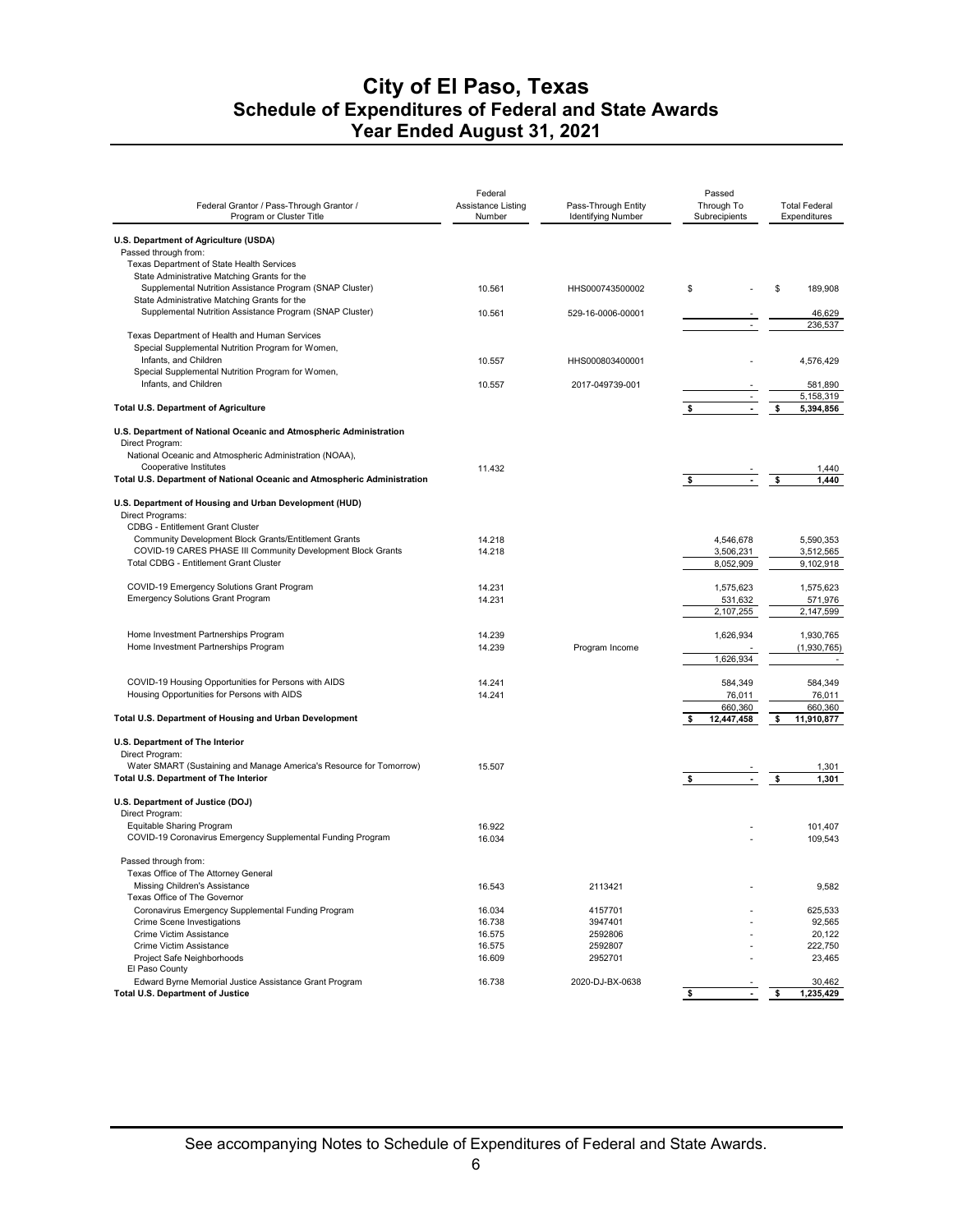| Federal Grantor / Pass-Through Grantor /                                   | Federal<br>Assistance Listing | Pass-Through Entity        | Passed<br>Through To | <b>Total Federal</b>   |
|----------------------------------------------------------------------------|-------------------------------|----------------------------|----------------------|------------------------|
| Program or Cluster Title                                                   | Number                        | <b>Identifying Number</b>  | Subrecipients        | Expenditures           |
|                                                                            |                               |                            |                      |                        |
| U.S. Department of Transportation (DOT)<br>Federal Aviation Administration |                               |                            |                      |                        |
| Direct Program:                                                            |                               |                            |                      |                        |
| Airport Improvement Program                                                | 20.106                        |                            | \$                   | \$<br>2,217,106        |
| COVID-19 Airport Improvement Program                                       | 20.106                        |                            |                      | 1,840,680              |
| COVID-19 CRRSAA Airport Expenses                                           | 20.106                        |                            |                      | 5,019,472              |
|                                                                            |                               |                            |                      | 9,077,258              |
| <b>Alternative Analysis</b>                                                | 20.522                        |                            |                      | 11,880                 |
| Highway Planning and Construction Cluster                                  |                               |                            |                      |                        |
| Passed through from:                                                       |                               |                            |                      |                        |
| Texas Department of Transportation                                         |                               |                            |                      |                        |
| Highway Planning and Construction                                          | 20.205                        | 0374-02-089                |                      | 2,234,191              |
| Highway Planning and Construction                                          | 20.205                        | 0924-06-419                |                      | 517,247                |
| Highway Planning and Construction                                          | 20.205                        | 0924-06-421                |                      | 10,530                 |
| Highway Planning and Construction                                          | 20.205                        | 0924-06-422                |                      | 484,000                |
| Highway Planning and Construction                                          | 20.205                        | 0924-06-425                |                      | 750,988                |
| Highway Planning and Construction                                          | 20.205                        | 0924-06-498                |                      | 514,260                |
| Highway Planning and Construction                                          | 20.205                        | 0924-06-539                |                      | 904,786                |
| Highway Planning and Construction                                          | 20.205                        | 0924-06-542                |                      | 642,480                |
| Highway Planning and Construction                                          | 20.205                        | 0924-06-543                |                      | 428,843                |
| Highway Planning and Construction                                          | 20.205                        | 0924-06-544                |                      | 1,032,844              |
| <b>Highway Planning and Construction</b>                                   | 20.205                        | 0924-06-546                |                      | 28,896                 |
| Highway Planning and Construction                                          | 20.205                        |                            |                      | 96,182                 |
| Highway Planning and Construction                                          |                               | 0924-06-548                |                      |                        |
| Highway Planning and Construction                                          | 20.205<br>20.205              | 0924-06-549<br>0924-06-562 |                      | 337,515<br>54.844      |
|                                                                            |                               |                            |                      |                        |
| Highway Planning and Construction                                          | 20.205                        | 0924-06-577                |                      | 318,828                |
| Highway Planning and Construction                                          | 20.205                        | 50-19XF0004                |                      | 5,619                  |
| Highway Planning and Construction                                          | 20.205                        | 50-20XF0004                |                      | 227,354                |
| Highway Planning and Construction                                          | 20.205                        | 50-21XF0004                |                      | 1,211,351<br>9,800,758 |
|                                                                            |                               |                            |                      |                        |
| Passed through from:                                                       |                               |                            |                      |                        |
| New Mexico Department of Transportation                                    |                               |                            |                      |                        |
| Highway Planning and Construction                                          | 20.205                        | D16018                     |                      | 94.162                 |
| Highway Planning and Construction                                          | 20.205                        | D18496                     |                      | 287,848                |
| Total Highway Planning and Construction Cluster                            |                               |                            | \$                   | \$<br>10,182,768       |
| Passed through from:                                                       |                               |                            |                      |                        |
| New Mexico Department of Transportation                                    |                               |                            |                      |                        |
| Metropolitan Transportation Planning                                       | 20.505                        | M01620                     |                      | 22,825                 |
| <b>Federal Transit Cluster</b>                                             |                               |                            |                      |                        |
| Federal Transit - Capital Investment Grants                                | 20.500                        |                            |                      | 6.199.577              |
| Federal Transit - Formula Grants                                           | 20.507                        |                            |                      | 12,452,041             |
| COVID-19 FY20 CARES Act Funding                                            | 20.507                        |                            |                      | 20,224,020             |
| COVID-19 CRRSAA Sun Metro Expenses                                         | 20.507                        |                            |                      | 679,951                |
| Bus and Bus Facilities Formula Program                                     | 20.526                        |                            |                      | 452,997                |
| <b>Total Federal Transit Cluster</b>                                       |                               |                            | \$                   | 40,008,586<br>\$       |
| Transit Services Programs Cluster                                          |                               |                            |                      |                        |
| Enhanced Mobility of Seniors and Individuals with Disabilities             | 20.513                        |                            | 225,520              | 264,231                |
| Passed through from:                                                       |                               |                            |                      |                        |
| Texas Office of The Governor                                               |                               |                            |                      |                        |
| <b>Highway Safety Cluster</b>                                              |                               |                            |                      |                        |
| State and Community Highway Safety                                         | 20.600                        | 2021-ELPASOPD-S-1YG-00020  |                      | 215,978                |
| <b>Total Department of Transportation</b>                                  |                               |                            | \$<br>225,520        | \$<br>59,783,526       |
|                                                                            |                               |                            |                      |                        |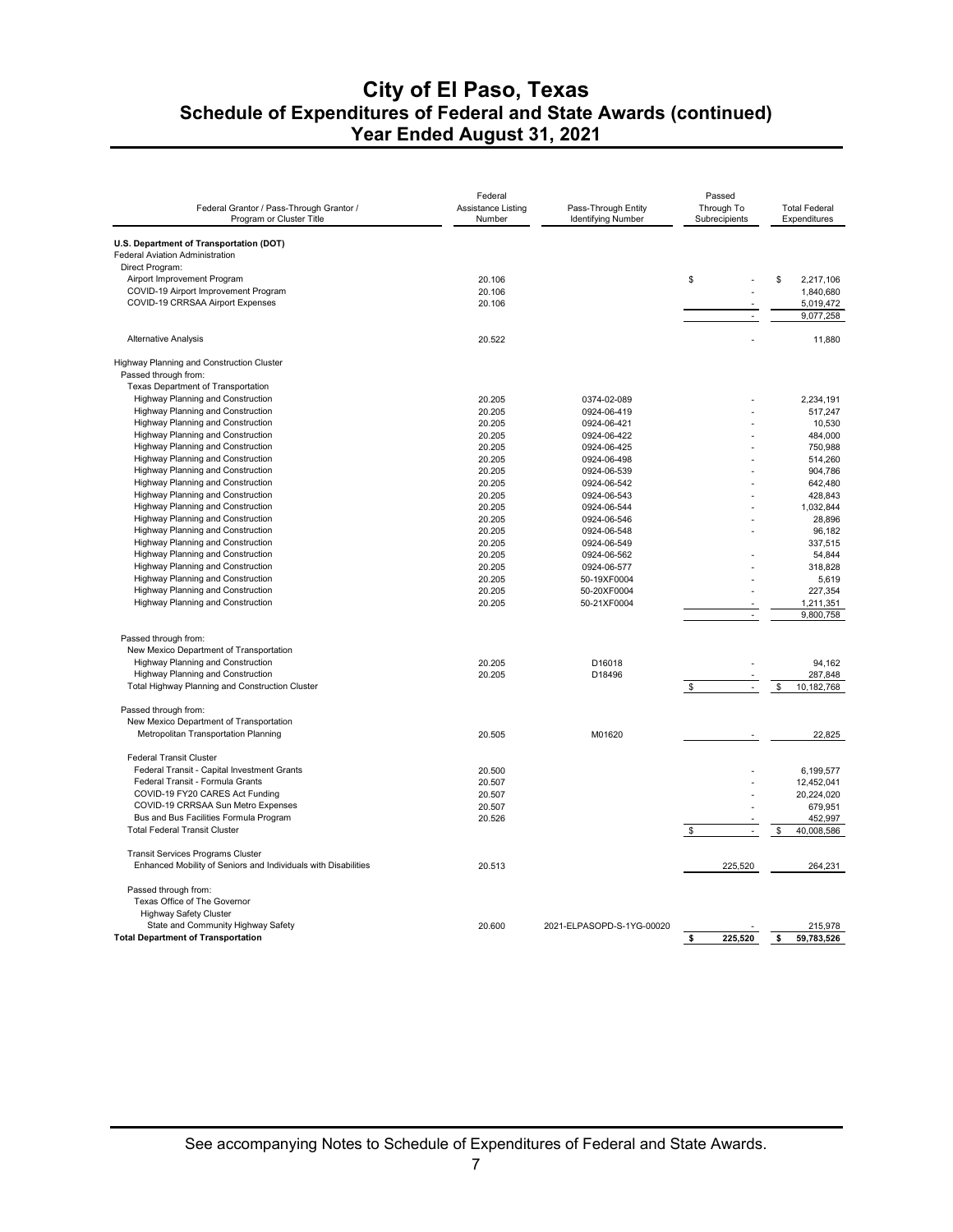| Federal Grantor / Pass-Through Grantor /<br>Program or Cluster Title | Federal<br>Assistance Listing<br>Number | Pass-Through Entity<br><b>Identifying Number</b> |    | Passed<br>Through To<br>Subrecipients |    | <b>Total Federal</b><br>Expenditures |
|----------------------------------------------------------------------|-----------------------------------------|--------------------------------------------------|----|---------------------------------------|----|--------------------------------------|
| <b>Department of Treasury</b>                                        |                                         |                                                  |    |                                       |    |                                      |
| Direct Program:                                                      |                                         |                                                  |    |                                       |    |                                      |
| COVID-19 Emergency Rental Assistance Program                         | 21.023                                  |                                                  | \$ | 12,250,000                            | \$ | 12,250,000                           |
| COVID-19 Coronavirus State and Local Fiscal Recovery Fund            | 21.027                                  |                                                  |    |                                       |    | 14,841,064                           |
| COVID-19 Coronavirus Relief Fund-SLT0192                             | 21.019                                  |                                                  |    | 33.942.942                            |    | 99.738.415                           |
| Passed through from:                                                 |                                         |                                                  |    |                                       |    |                                      |
| El Paso County                                                       |                                         |                                                  |    |                                       |    |                                      |
| COVID-19 Coronavirus Relief Fund El Paso County                      | 21.019                                  | 1080432                                          |    | 850,000                               |    | 850,000                              |
|                                                                      |                                         |                                                  |    | 34,792,942                            |    | 100,588,415                          |
| <b>Total Department of Treasury</b>                                  |                                         |                                                  | s. | 47,042,942                            | s. | 127,679,479                          |
| National Endowment for the Arts (NEA)                                |                                         |                                                  |    |                                       |    |                                      |
| Pass through from:                                                   |                                         |                                                  |    |                                       |    |                                      |
| <b>TSLAC</b>                                                         |                                         |                                                  |    |                                       |    |                                      |
| Promotion of the Arts Partnership Agreements                         | 45.025                                  | 21-48109                                         |    |                                       |    | 11,906                               |
| <b>Total National Endowment for the Arts</b>                         |                                         |                                                  | \$ |                                       | \$ | 11,906                               |
|                                                                      |                                         |                                                  |    |                                       |    |                                      |
| <b>National Endowment for the Humanities</b>                         |                                         |                                                  |    |                                       |    |                                      |
| Direct Program:                                                      |                                         |                                                  |    |                                       |    |                                      |
| Promotion of the Humanities Division of Preservation and Access      | 45.149                                  |                                                  |    |                                       |    | 10,000                               |
| COVID-19 NEH CARES Promotion of the Humanities Public Programs       | 45.164                                  |                                                  |    |                                       |    | 78,501                               |
| <b>Total National Endowment for the Humanities</b>                   |                                         |                                                  | s. | $\blacksquare$                        | s. | 88.501                               |
|                                                                      |                                         |                                                  |    |                                       |    |                                      |
| Institute of Museum and Library Services                             |                                         |                                                  |    |                                       |    |                                      |
| Passed through from:                                                 |                                         |                                                  |    |                                       |    |                                      |
| Texas State Library and Archives Commission (TSLAC)                  |                                         |                                                  |    |                                       |    |                                      |
| <b>Grants to States</b>                                              | 45.310                                  | 901632                                           |    |                                       |    | 1,686                                |
|                                                                      |                                         | SPP-21006                                        |    |                                       |    | 73,582                               |
| <b>Total Institute of Museum and Library Services</b>                |                                         |                                                  | s. | $\blacksquare$                        | \$ | 75,268                               |
| <b>Environmental Protection Agency (EPA)</b>                         |                                         |                                                  |    |                                       |    |                                      |
| Passed through from:                                                 |                                         |                                                  |    |                                       |    |                                      |
| <b>Environmental Protection Agency</b>                               |                                         |                                                  |    |                                       |    |                                      |
| Surveys, Studies, Research, Investigations, Demonstrations,          |                                         |                                                  |    |                                       |    |                                      |
| and Special Purpose Activities Relating to the Clean Air Act         | 66.034                                  | 582-19-90036                                     |    |                                       |    | 94,281                               |
| Performance Partnership Grants                                       | 66.605                                  | 582-18-80087                                     |    |                                       |    | 76,622                               |
|                                                                      |                                         | 582-22-30103                                     |    |                                       |    | 854                                  |
| <b>Total Environmental Protection Agency</b>                         |                                         |                                                  | \$ |                                       | \$ | 171.757                              |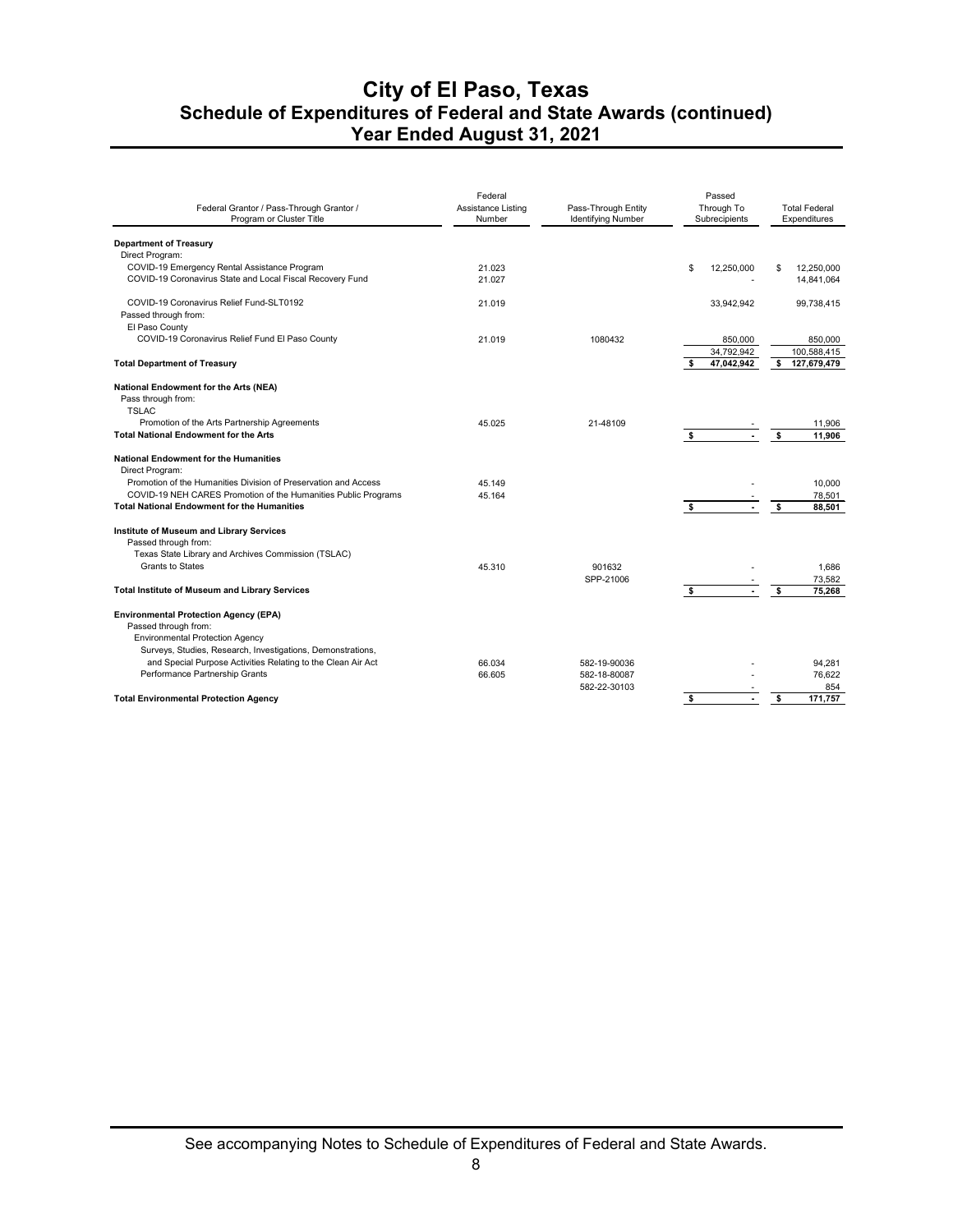| Federal Grantor / Pass-Through Grantor /<br>Program or Cluster Title     | Federal<br>Assistance Listing<br>Number | Pass-Through Entity<br><b>Identifying Number</b> | Passed<br>Through To<br>Subrecipients | <b>Total Federal</b><br>Expenditures |
|--------------------------------------------------------------------------|-----------------------------------------|--------------------------------------------------|---------------------------------------|--------------------------------------|
| Department of Health and Human Services                                  |                                         |                                                  |                                       |                                      |
| Direct Program:                                                          |                                         |                                                  |                                       |                                      |
| <b>Family Planning Services</b>                                          | 93.217                                  |                                                  | \$                                    | 1,081,298<br>\$                      |
| COVID-19 Health Department Response to Public Health or Healthcare       |                                         |                                                  |                                       |                                      |
| Crises Activities to Support State, Tribal, Local and Territorial (STLT) | 93.391                                  |                                                  |                                       | 714                                  |
| Passed through from:                                                     |                                         |                                                  |                                       |                                      |
| Texas Department of Health and Human Services                            |                                         |                                                  |                                       |                                      |
| Emergency Preparedness (PHEP) Aligned Co-Op Agreements                   | 93.069                                  | 537-18-0112-00001                                |                                       | 218.723                              |
| Emergency Preparedness (PHEP) Aligned Co-Op Agreements                   | 93.069                                  | 537-18-0126-00001                                |                                       | 533.878                              |
| Food and Drug Administration Research                                    | 93.103                                  | 2021-032903                                      |                                       | 1,827                                |
|                                                                          |                                         |                                                  |                                       | 754,428                              |
| Project Grants and Cooperative Agreements for Tuberculosis               |                                         |                                                  |                                       |                                      |
| <b>Control Programs</b>                                                  | 93.116                                  | HHS000046440001                                  |                                       | 153,282                              |
| <b>Control Programs</b>                                                  | 93.116                                  | HHS000686100009                                  |                                       | 111.105                              |
| Immunization Cooperative Agreements                                      | 93.268                                  | HHS000111200001                                  |                                       | 331,752                              |
| Immunization Cooperative Agreements                                      | 93.268                                  | HHS001019500015                                  |                                       | 3,965                                |
| COVID-19 IDCU Epidemiology and Laboratory Capacity for                   |                                         |                                                  |                                       |                                      |
| Infectious Diseases (ELC)                                                | 93.323                                  | HHS000812700010                                  |                                       | 203.394                              |
| COVID-19 Health Crisis Response                                          | 93.354                                  | HHS000771100001                                  |                                       | 570,714                              |
| COVID-19 Activities Strengthening Public Health Systems and Services     |                                         |                                                  |                                       |                                      |
| through National Partnerships to Improve and Protect the Nation's Health | 93.421                                  | 6NU38OT000306-02-08                              |                                       | 62,214                               |
|                                                                          |                                         |                                                  |                                       |                                      |
| COVID-19 CARES Provider Relief Fund                                      | 93.498                                  | HHS-04505296566                                  |                                       | 216.108                              |
| Temporary Assistance for Needy Families                                  | 93.558                                  | 529-16-0006-00001                                |                                       | 1.245                                |
| Children's Health Insurance Program                                      | 93.767                                  | 529-16-0006-00001                                |                                       | 7,597                                |
| Medical Assistance Program (Medicaid Cluster)                            | 93.778                                  | 529-16-0006-00001                                |                                       | 52.480                               |
| HIV Prevention Activities Health Department Based                        | 93.940                                  | HHS000778000021                                  |                                       | 417,915                              |
| HIV Prevention Activities Health Department Based                        | 93.940                                  | HHS000288900002                                  |                                       | 136,771                              |
| Preventive Health and Health Services Block Grant                        | 93.991                                  | HHS000475700001                                  |                                       | 76,140                               |
| Preventive Health and Health Services Block Grant                        | 93.991                                  | HHS000438400001                                  |                                       | 99,678                               |
|                                                                          |                                         |                                                  |                                       | 175,818                              |
| Sexually Transmitted Diseases (STD) Prevention and                       |                                         |                                                  |                                       |                                      |
| <b>Control Grants</b>                                                    | 93.977                                  | HHS000288900002                                  |                                       | 207,691                              |
| Maternal and Child Health Services Block Grant to the States             | 93.994                                  | 2016-003924-02                                   |                                       | 134,121                              |
| Maternal and Child Health Services Block Grant to the States             | 93.994                                  | HHS000136500031                                  |                                       | 232,979                              |
|                                                                          |                                         |                                                  |                                       | 367,100                              |
| Total Department of Health and Human Services                            |                                         |                                                  | \$                                    | 4,855,591<br>\$                      |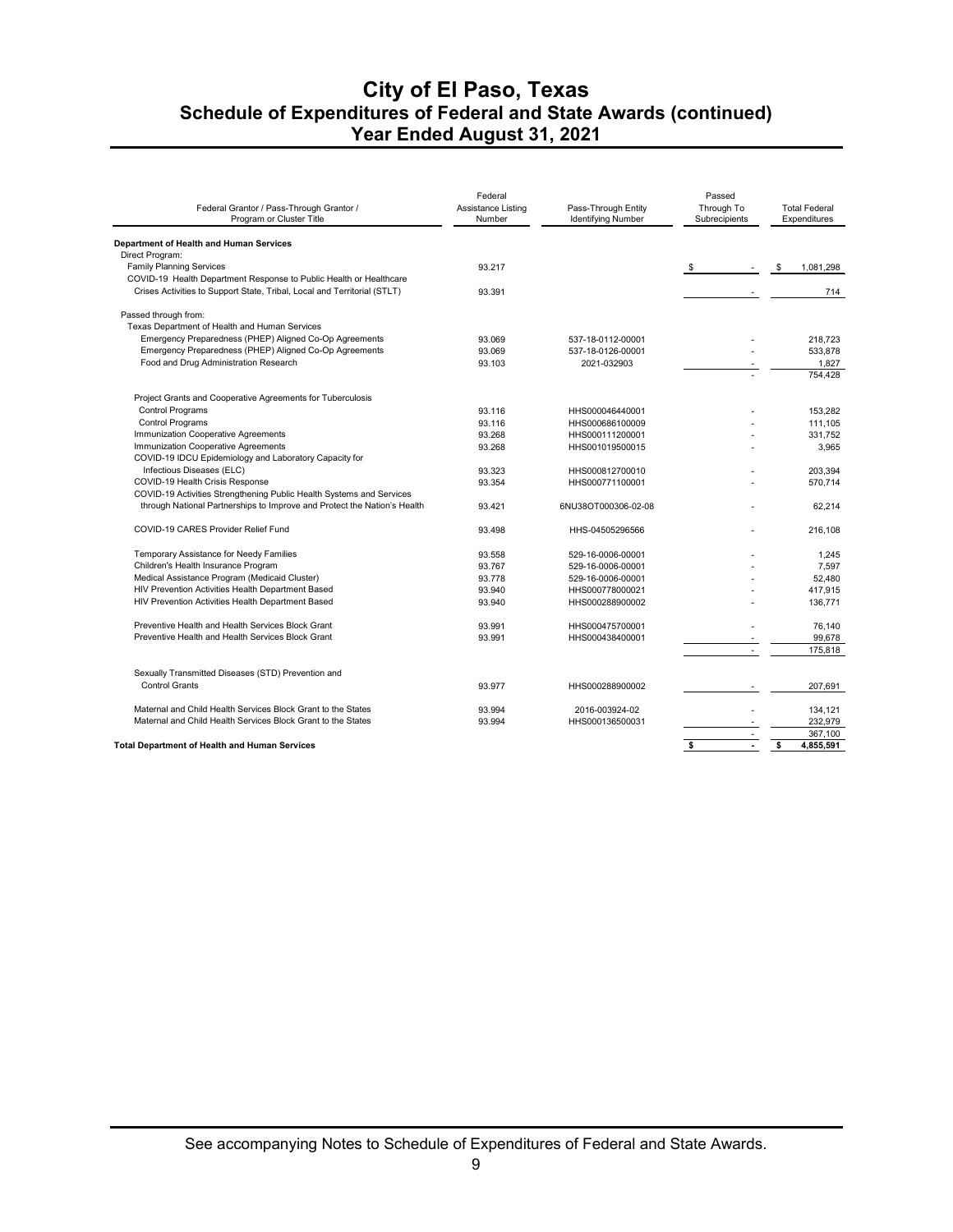| Federal Grantor / Pass-Through Grantor /<br>Program or Cluster Title                            | Federal<br>Assistance Listing<br>Number | Pass-Through Entity<br><b>Identifying Number</b> | Passed<br>Through To<br>Subrecipients |    | <b>Total Federal</b><br>Expenditures |
|-------------------------------------------------------------------------------------------------|-----------------------------------------|--------------------------------------------------|---------------------------------------|----|--------------------------------------|
| <b>Corporation for National and Community Service (CNCS)</b>                                    |                                         |                                                  |                                       |    |                                      |
| Foster Grandparent/Senior Companion Cluster<br>Direct Programs:                                 |                                         |                                                  |                                       |    |                                      |
| Foster Grandparent Program                                                                      | 94.011                                  |                                                  | \$                                    | \$ | 412.580                              |
|                                                                                                 |                                         |                                                  |                                       |    |                                      |
| Retired and Senior Volunteer Program                                                            | 94.002                                  |                                                  |                                       |    | 158,857                              |
| Retired and Senior Volunteer Program                                                            | 94.002                                  |                                                  |                                       |    | 11,439                               |
| Passed through from:                                                                            |                                         |                                                  |                                       |    |                                      |
| Texas Department of Aging and Disability Services                                               |                                         |                                                  |                                       |    |                                      |
| Retired and Senior Volunteer Program                                                            | 94.002                                  | 21SRGTX003                                       |                                       |    | 277                                  |
| Retired and Senior Volunteer Program                                                            | 94.002                                  | 20SRWTX010                                       |                                       |    | 187                                  |
|                                                                                                 |                                         |                                                  |                                       |    | 170,760                              |
| <b>Total Corporation for National and Community Service</b>                                     |                                         |                                                  | \$<br>$\blacksquare$                  | \$ | 583,340                              |
| <b>Executive Office of the President</b>                                                        |                                         |                                                  |                                       |    |                                      |
| Direct Program:                                                                                 |                                         |                                                  |                                       |    |                                      |
| High Intensity Drug Trafficking Areas Program<br><b>Total Executive Office of the President</b> | 95.001                                  |                                                  | $\overline{\phantom{a}}$              |    | 2,433,278                            |
|                                                                                                 |                                         |                                                  | \$                                    | \$ | 2,433,278                            |
| Department of Homeland Security (DHS)                                                           |                                         |                                                  |                                       |    |                                      |
| Direct Programs:                                                                                |                                         |                                                  |                                       |    |                                      |
| Emergency Food and Shelter National Board Program                                               | 97.024                                  |                                                  |                                       |    | 62,680                               |
| COVID-19 FEMA Disaster Grants                                                                   | 97.036                                  |                                                  |                                       |    | 36.033                               |
| Assistance to Firefighters Grant                                                                | 97.044                                  |                                                  |                                       |    | 564.217                              |
| <b>Emergency Management Performance Grants</b>                                                  | 97.042                                  |                                                  |                                       |    | 114,033                              |
| Passed through from:                                                                            |                                         |                                                  |                                       |    |                                      |
| Department of Homeland Security                                                                 |                                         |                                                  |                                       |    |                                      |
| Homeland Security Biowatch Program                                                              | 97.091                                  | 582-19-90035                                     |                                       |    | 126.928                              |
| Severe Repetitive Loss Program                                                                  | 97.110                                  | EMT-2019-GR-00013-S01                            |                                       |    | 230,076                              |
| Texas Office of the Governor                                                                    |                                         |                                                  |                                       |    |                                      |
| Homeland Security Grant Program                                                                 | 97.067                                  | 2950604                                          |                                       |    | 21,609                               |
| Homeland Security Grant Program                                                                 | 97.067                                  | 2950605                                          |                                       |    | 60,189                               |
| Homeland Security Grant Program                                                                 | 97.067                                  | 2950606                                          |                                       |    | 50,308                               |
| Homeland Security Grant Program                                                                 | 97.067                                  | 2950705                                          |                                       |    | 7,269                                |
| Homeland Security Grant Program                                                                 | 97.067                                  | 2950706                                          |                                       |    | 393,769                              |
| Homeland Security Grant Program                                                                 | 97.067                                  | 2951004                                          |                                       |    | 75.629                               |
| Homeland Security Grant Program                                                                 | 97.067                                  | 2951005                                          | ÷.                                    |    | 4.905                                |
| Homeland Security Grant Program                                                                 | 97.067                                  | 2951006                                          |                                       |    | 95,395                               |
| Homeland Security Grant Program                                                                 | 97.067                                  | 3007105                                          |                                       |    | 730,708                              |
| Homeland Security Grant Program                                                                 | 97.067                                  | 3007106                                          |                                       |    | 646,524                              |
| Homeland Security Grant Program<br>Homeland Security Grant Program                              | 97.067                                  | 3221404                                          |                                       |    | 42,901                               |
|                                                                                                 | 97.067                                  | 3967901                                          | $\overline{\phantom{a}}$              |    | 143,020<br>2,272,226                 |
| <b>Total Department of Homeland Security</b>                                                    |                                         |                                                  | \$<br>÷.                              | \$ | 3,406,193                            |
|                                                                                                 |                                         |                                                  |                                       |    |                                      |
| <b>Total Federal Awards Expended</b>                                                            |                                         |                                                  | \$<br>59,715,920                      | s. | 217,632,742                          |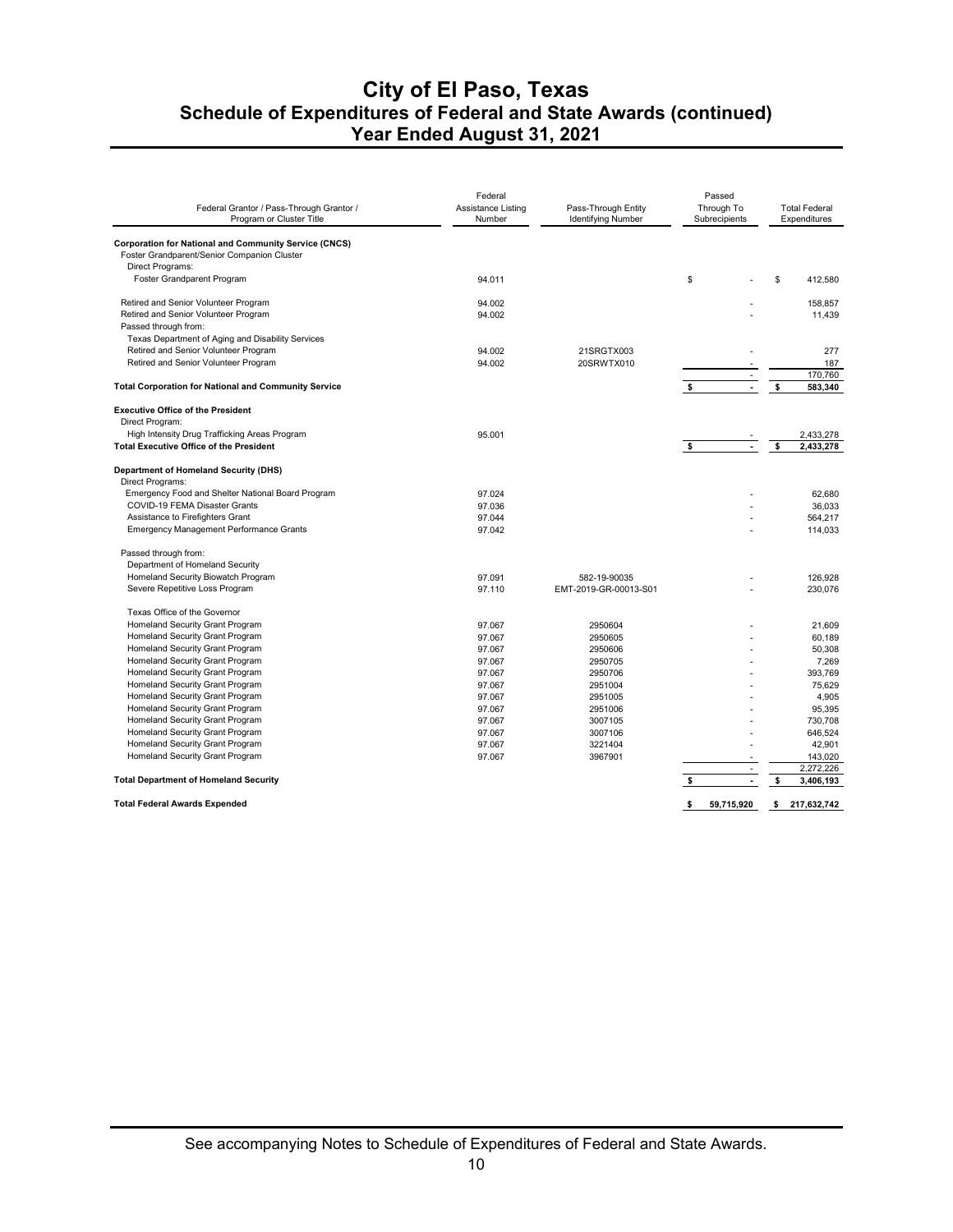| <b>Texas Commission on Environmental Quality</b><br><b>TCEQ Rider 7 Air Quality</b><br>\$<br>\$<br>582-20-11979<br>168,612<br>Compliance FY21<br>582-19-90044<br>278,683<br>Compliance FY22<br>582-22-30103<br>817<br><b>Total Texas Commission on Environmental Quality</b><br>448,112<br>\$<br>$\blacksquare$<br>\$<br>Texas Commission on the Arts (TCA)<br><b>TCA CAD Cultural District Project</b><br>21-48442<br>31,500<br>12,906<br>TCA EPMA Yr2 Arts Create<br>21-48154<br>TCA CAD Arts Respond/Economic Development<br>21-48563<br>2.000<br>Total Texas Commission on the Arts (TCA)<br>\$<br>\$<br>46,406<br><b>Texas Department of Aging and Disabilities</b><br>Foster Grandparent Program<br>HHS000871100028<br>2,767<br>HHS00087110008<br>34,380<br>Retired Senior Volunteer Program<br><b>Total Texas Department of Aging and Disabilities</b><br>37,147<br>\$<br><b>Texas Department of Housing and Community Affairs</b><br>HHSP Youth EP Center for Children<br>18206030007<br>25,168<br>25,168<br>HHSP Youth EP Human Services<br>18206030007<br>45,391<br>45,391<br>FY21 HHSP Round 11 Admin<br>63216030007<br>14,882<br>FY21 HHSP Grant Recipient 1<br>63216030007<br>45,341<br>45,341<br>FY21 HHSP Grant Recipient 2<br>63216030007<br>93,318<br>93,318<br>FY21 HHSP Grant Recipient 3<br>63216030007<br>101,017<br>101.017<br>FY21 HHSP Grant Recipient 4<br>63216030007<br>39,178<br>39,178<br>FY21 HHSP Youth 11th Round RCPT 1<br>18216030007<br>49,647<br>49,647<br>FY21 HHSP Youth 11th Round RCPT 2<br>18216030007<br>59,110<br>59,110<br><b>Ending Homeless Fund</b><br>30206030004<br>35,135<br>35,135<br><b>Total Texas Department of Housing and Community Affairs</b><br>493,305<br>508,187<br>\$<br>Ŝ<br><b>Texas Department of State Health Services</b><br>TB Prevention Control - State<br>HHS000464400001<br>508,223<br>LRN Influenza Surv & EPID Act<br>HHS000442100003<br>1,434<br>FY21 IDCU-SUR & SUREB<br>140,934<br>HHS0004363000011<br>FY20 HIV Surveillance - State<br>HHS000435400001<br>242<br><b>RLSS/LPHS</b><br>HHS000475700001<br>75,891<br>FY21 HIV Surveillance - State<br>HHS000435400001<br>56,767<br>Diabetes Prevention and Control<br>HHS000712400001<br>31,969<br>422,015<br>Immunization Branch - Locals<br>HHS000111200001<br>STD-HIV Prevention and Control<br>HHS000288900002<br>142.921<br>32,355<br>2-1-1 TIRN Referral Service Child Care<br>529-16-0006-00001<br>2-1-1 TITN Referral Service Operations<br>529-16-0006-00001<br>119,981<br>529-16-0006-00001<br>2,063<br>COVID-2-1-1 TIRN Referral Service Operations<br>1,534,795<br><b>Total Texas Department of State Health Services</b><br>$\overline{\phantom{a}}$<br>s<br>Texas Office of the Governor<br>2998206<br>477,828<br>Local Border Security Program<br>3060705<br>Texas Anti-Gang (TAG) Program<br>1,006,568<br>Texas Anti-Gang (TAG) Program<br>3060704<br>49,365<br>Border Zone Fire Department FY20<br>3931301<br>75,445<br><b>Total Texas Office of the Governor</b><br>\$<br>$\mathbf{r}$<br>\$<br>1,609,206<br><b>Texas Department of Motor Vehicles</b><br>608-18-0710200<br>892,109<br>Motor Vehicle Crime Prevention Authority<br>ä,<br>\$<br>892,109<br><b>Total Texas Department of Motor Vehicles</b><br><b>Texas Parks and Wildlife</b><br>El Paso Northeast Regional Park<br>55-000033<br>31,994<br>\$<br><b>Total Texas Department of Motor Vehicles</b><br>31,994<br>\$<br><b>Total State Awards Expended</b><br>\$<br>493,305<br>$\bullet$<br>5,107,956<br><b>Total Federal and State Awards Expended</b><br>60,209,225<br>222,740,698<br>\$<br>\$ | State Granting Agency/Grant Program | Grant or<br><b>Identifying Number</b> | Passed<br>Through To<br>Subrecipients | <b>Total State</b><br>Expenditures |
|----------------------------------------------------------------------------------------------------------------------------------------------------------------------------------------------------------------------------------------------------------------------------------------------------------------------------------------------------------------------------------------------------------------------------------------------------------------------------------------------------------------------------------------------------------------------------------------------------------------------------------------------------------------------------------------------------------------------------------------------------------------------------------------------------------------------------------------------------------------------------------------------------------------------------------------------------------------------------------------------------------------------------------------------------------------------------------------------------------------------------------------------------------------------------------------------------------------------------------------------------------------------------------------------------------------------------------------------------------------------------------------------------------------------------------------------------------------------------------------------------------------------------------------------------------------------------------------------------------------------------------------------------------------------------------------------------------------------------------------------------------------------------------------------------------------------------------------------------------------------------------------------------------------------------------------------------------------------------------------------------------------------------------------------------------------------------------------------------------------------------------------------------------------------------------------------------------------------------------------------------------------------------------------------------------------------------------------------------------------------------------------------------------------------------------------------------------------------------------------------------------------------------------------------------------------------------------------------------------------------------------------------------------------------------------------------------------------------------------------------------------------------------------------------------------------------------------------------------------------------------------------------------------------------------------------------------------------------------------------------------------------------------------------------------------------------------------------------------------------------------------------------------------------------------------------------------------------------------------------------------------------------------------------------------------------------------------------------------------------------------------------------------------------------------------------------------------------------------------------------------------------------------------------------------------------------------------------------------------|-------------------------------------|---------------------------------------|---------------------------------------|------------------------------------|
|                                                                                                                                                                                                                                                                                                                                                                                                                                                                                                                                                                                                                                                                                                                                                                                                                                                                                                                                                                                                                                                                                                                                                                                                                                                                                                                                                                                                                                                                                                                                                                                                                                                                                                                                                                                                                                                                                                                                                                                                                                                                                                                                                                                                                                                                                                                                                                                                                                                                                                                                                                                                                                                                                                                                                                                                                                                                                                                                                                                                                                                                                                                                                                                                                                                                                                                                                                                                                                                                                                                                                                                                          |                                     |                                       |                                       |                                    |
|                                                                                                                                                                                                                                                                                                                                                                                                                                                                                                                                                                                                                                                                                                                                                                                                                                                                                                                                                                                                                                                                                                                                                                                                                                                                                                                                                                                                                                                                                                                                                                                                                                                                                                                                                                                                                                                                                                                                                                                                                                                                                                                                                                                                                                                                                                                                                                                                                                                                                                                                                                                                                                                                                                                                                                                                                                                                                                                                                                                                                                                                                                                                                                                                                                                                                                                                                                                                                                                                                                                                                                                                          |                                     |                                       |                                       |                                    |
|                                                                                                                                                                                                                                                                                                                                                                                                                                                                                                                                                                                                                                                                                                                                                                                                                                                                                                                                                                                                                                                                                                                                                                                                                                                                                                                                                                                                                                                                                                                                                                                                                                                                                                                                                                                                                                                                                                                                                                                                                                                                                                                                                                                                                                                                                                                                                                                                                                                                                                                                                                                                                                                                                                                                                                                                                                                                                                                                                                                                                                                                                                                                                                                                                                                                                                                                                                                                                                                                                                                                                                                                          |                                     |                                       |                                       |                                    |
|                                                                                                                                                                                                                                                                                                                                                                                                                                                                                                                                                                                                                                                                                                                                                                                                                                                                                                                                                                                                                                                                                                                                                                                                                                                                                                                                                                                                                                                                                                                                                                                                                                                                                                                                                                                                                                                                                                                                                                                                                                                                                                                                                                                                                                                                                                                                                                                                                                                                                                                                                                                                                                                                                                                                                                                                                                                                                                                                                                                                                                                                                                                                                                                                                                                                                                                                                                                                                                                                                                                                                                                                          |                                     |                                       |                                       |                                    |
|                                                                                                                                                                                                                                                                                                                                                                                                                                                                                                                                                                                                                                                                                                                                                                                                                                                                                                                                                                                                                                                                                                                                                                                                                                                                                                                                                                                                                                                                                                                                                                                                                                                                                                                                                                                                                                                                                                                                                                                                                                                                                                                                                                                                                                                                                                                                                                                                                                                                                                                                                                                                                                                                                                                                                                                                                                                                                                                                                                                                                                                                                                                                                                                                                                                                                                                                                                                                                                                                                                                                                                                                          |                                     |                                       |                                       |                                    |
|                                                                                                                                                                                                                                                                                                                                                                                                                                                                                                                                                                                                                                                                                                                                                                                                                                                                                                                                                                                                                                                                                                                                                                                                                                                                                                                                                                                                                                                                                                                                                                                                                                                                                                                                                                                                                                                                                                                                                                                                                                                                                                                                                                                                                                                                                                                                                                                                                                                                                                                                                                                                                                                                                                                                                                                                                                                                                                                                                                                                                                                                                                                                                                                                                                                                                                                                                                                                                                                                                                                                                                                                          |                                     |                                       |                                       |                                    |
|                                                                                                                                                                                                                                                                                                                                                                                                                                                                                                                                                                                                                                                                                                                                                                                                                                                                                                                                                                                                                                                                                                                                                                                                                                                                                                                                                                                                                                                                                                                                                                                                                                                                                                                                                                                                                                                                                                                                                                                                                                                                                                                                                                                                                                                                                                                                                                                                                                                                                                                                                                                                                                                                                                                                                                                                                                                                                                                                                                                                                                                                                                                                                                                                                                                                                                                                                                                                                                                                                                                                                                                                          |                                     |                                       |                                       |                                    |
|                                                                                                                                                                                                                                                                                                                                                                                                                                                                                                                                                                                                                                                                                                                                                                                                                                                                                                                                                                                                                                                                                                                                                                                                                                                                                                                                                                                                                                                                                                                                                                                                                                                                                                                                                                                                                                                                                                                                                                                                                                                                                                                                                                                                                                                                                                                                                                                                                                                                                                                                                                                                                                                                                                                                                                                                                                                                                                                                                                                                                                                                                                                                                                                                                                                                                                                                                                                                                                                                                                                                                                                                          |                                     |                                       |                                       |                                    |
|                                                                                                                                                                                                                                                                                                                                                                                                                                                                                                                                                                                                                                                                                                                                                                                                                                                                                                                                                                                                                                                                                                                                                                                                                                                                                                                                                                                                                                                                                                                                                                                                                                                                                                                                                                                                                                                                                                                                                                                                                                                                                                                                                                                                                                                                                                                                                                                                                                                                                                                                                                                                                                                                                                                                                                                                                                                                                                                                                                                                                                                                                                                                                                                                                                                                                                                                                                                                                                                                                                                                                                                                          |                                     |                                       |                                       |                                    |
|                                                                                                                                                                                                                                                                                                                                                                                                                                                                                                                                                                                                                                                                                                                                                                                                                                                                                                                                                                                                                                                                                                                                                                                                                                                                                                                                                                                                                                                                                                                                                                                                                                                                                                                                                                                                                                                                                                                                                                                                                                                                                                                                                                                                                                                                                                                                                                                                                                                                                                                                                                                                                                                                                                                                                                                                                                                                                                                                                                                                                                                                                                                                                                                                                                                                                                                                                                                                                                                                                                                                                                                                          |                                     |                                       |                                       |                                    |
|                                                                                                                                                                                                                                                                                                                                                                                                                                                                                                                                                                                                                                                                                                                                                                                                                                                                                                                                                                                                                                                                                                                                                                                                                                                                                                                                                                                                                                                                                                                                                                                                                                                                                                                                                                                                                                                                                                                                                                                                                                                                                                                                                                                                                                                                                                                                                                                                                                                                                                                                                                                                                                                                                                                                                                                                                                                                                                                                                                                                                                                                                                                                                                                                                                                                                                                                                                                                                                                                                                                                                                                                          |                                     |                                       |                                       |                                    |
|                                                                                                                                                                                                                                                                                                                                                                                                                                                                                                                                                                                                                                                                                                                                                                                                                                                                                                                                                                                                                                                                                                                                                                                                                                                                                                                                                                                                                                                                                                                                                                                                                                                                                                                                                                                                                                                                                                                                                                                                                                                                                                                                                                                                                                                                                                                                                                                                                                                                                                                                                                                                                                                                                                                                                                                                                                                                                                                                                                                                                                                                                                                                                                                                                                                                                                                                                                                                                                                                                                                                                                                                          |                                     |                                       |                                       |                                    |
|                                                                                                                                                                                                                                                                                                                                                                                                                                                                                                                                                                                                                                                                                                                                                                                                                                                                                                                                                                                                                                                                                                                                                                                                                                                                                                                                                                                                                                                                                                                                                                                                                                                                                                                                                                                                                                                                                                                                                                                                                                                                                                                                                                                                                                                                                                                                                                                                                                                                                                                                                                                                                                                                                                                                                                                                                                                                                                                                                                                                                                                                                                                                                                                                                                                                                                                                                                                                                                                                                                                                                                                                          |                                     |                                       |                                       |                                    |
|                                                                                                                                                                                                                                                                                                                                                                                                                                                                                                                                                                                                                                                                                                                                                                                                                                                                                                                                                                                                                                                                                                                                                                                                                                                                                                                                                                                                                                                                                                                                                                                                                                                                                                                                                                                                                                                                                                                                                                                                                                                                                                                                                                                                                                                                                                                                                                                                                                                                                                                                                                                                                                                                                                                                                                                                                                                                                                                                                                                                                                                                                                                                                                                                                                                                                                                                                                                                                                                                                                                                                                                                          |                                     |                                       |                                       |                                    |
|                                                                                                                                                                                                                                                                                                                                                                                                                                                                                                                                                                                                                                                                                                                                                                                                                                                                                                                                                                                                                                                                                                                                                                                                                                                                                                                                                                                                                                                                                                                                                                                                                                                                                                                                                                                                                                                                                                                                                                                                                                                                                                                                                                                                                                                                                                                                                                                                                                                                                                                                                                                                                                                                                                                                                                                                                                                                                                                                                                                                                                                                                                                                                                                                                                                                                                                                                                                                                                                                                                                                                                                                          |                                     |                                       |                                       |                                    |
|                                                                                                                                                                                                                                                                                                                                                                                                                                                                                                                                                                                                                                                                                                                                                                                                                                                                                                                                                                                                                                                                                                                                                                                                                                                                                                                                                                                                                                                                                                                                                                                                                                                                                                                                                                                                                                                                                                                                                                                                                                                                                                                                                                                                                                                                                                                                                                                                                                                                                                                                                                                                                                                                                                                                                                                                                                                                                                                                                                                                                                                                                                                                                                                                                                                                                                                                                                                                                                                                                                                                                                                                          |                                     |                                       |                                       |                                    |
|                                                                                                                                                                                                                                                                                                                                                                                                                                                                                                                                                                                                                                                                                                                                                                                                                                                                                                                                                                                                                                                                                                                                                                                                                                                                                                                                                                                                                                                                                                                                                                                                                                                                                                                                                                                                                                                                                                                                                                                                                                                                                                                                                                                                                                                                                                                                                                                                                                                                                                                                                                                                                                                                                                                                                                                                                                                                                                                                                                                                                                                                                                                                                                                                                                                                                                                                                                                                                                                                                                                                                                                                          |                                     |                                       |                                       |                                    |
|                                                                                                                                                                                                                                                                                                                                                                                                                                                                                                                                                                                                                                                                                                                                                                                                                                                                                                                                                                                                                                                                                                                                                                                                                                                                                                                                                                                                                                                                                                                                                                                                                                                                                                                                                                                                                                                                                                                                                                                                                                                                                                                                                                                                                                                                                                                                                                                                                                                                                                                                                                                                                                                                                                                                                                                                                                                                                                                                                                                                                                                                                                                                                                                                                                                                                                                                                                                                                                                                                                                                                                                                          |                                     |                                       |                                       |                                    |
|                                                                                                                                                                                                                                                                                                                                                                                                                                                                                                                                                                                                                                                                                                                                                                                                                                                                                                                                                                                                                                                                                                                                                                                                                                                                                                                                                                                                                                                                                                                                                                                                                                                                                                                                                                                                                                                                                                                                                                                                                                                                                                                                                                                                                                                                                                                                                                                                                                                                                                                                                                                                                                                                                                                                                                                                                                                                                                                                                                                                                                                                                                                                                                                                                                                                                                                                                                                                                                                                                                                                                                                                          |                                     |                                       |                                       |                                    |
|                                                                                                                                                                                                                                                                                                                                                                                                                                                                                                                                                                                                                                                                                                                                                                                                                                                                                                                                                                                                                                                                                                                                                                                                                                                                                                                                                                                                                                                                                                                                                                                                                                                                                                                                                                                                                                                                                                                                                                                                                                                                                                                                                                                                                                                                                                                                                                                                                                                                                                                                                                                                                                                                                                                                                                                                                                                                                                                                                                                                                                                                                                                                                                                                                                                                                                                                                                                                                                                                                                                                                                                                          |                                     |                                       |                                       |                                    |
|                                                                                                                                                                                                                                                                                                                                                                                                                                                                                                                                                                                                                                                                                                                                                                                                                                                                                                                                                                                                                                                                                                                                                                                                                                                                                                                                                                                                                                                                                                                                                                                                                                                                                                                                                                                                                                                                                                                                                                                                                                                                                                                                                                                                                                                                                                                                                                                                                                                                                                                                                                                                                                                                                                                                                                                                                                                                                                                                                                                                                                                                                                                                                                                                                                                                                                                                                                                                                                                                                                                                                                                                          |                                     |                                       |                                       |                                    |
|                                                                                                                                                                                                                                                                                                                                                                                                                                                                                                                                                                                                                                                                                                                                                                                                                                                                                                                                                                                                                                                                                                                                                                                                                                                                                                                                                                                                                                                                                                                                                                                                                                                                                                                                                                                                                                                                                                                                                                                                                                                                                                                                                                                                                                                                                                                                                                                                                                                                                                                                                                                                                                                                                                                                                                                                                                                                                                                                                                                                                                                                                                                                                                                                                                                                                                                                                                                                                                                                                                                                                                                                          |                                     |                                       |                                       |                                    |
|                                                                                                                                                                                                                                                                                                                                                                                                                                                                                                                                                                                                                                                                                                                                                                                                                                                                                                                                                                                                                                                                                                                                                                                                                                                                                                                                                                                                                                                                                                                                                                                                                                                                                                                                                                                                                                                                                                                                                                                                                                                                                                                                                                                                                                                                                                                                                                                                                                                                                                                                                                                                                                                                                                                                                                                                                                                                                                                                                                                                                                                                                                                                                                                                                                                                                                                                                                                                                                                                                                                                                                                                          |                                     |                                       |                                       |                                    |
|                                                                                                                                                                                                                                                                                                                                                                                                                                                                                                                                                                                                                                                                                                                                                                                                                                                                                                                                                                                                                                                                                                                                                                                                                                                                                                                                                                                                                                                                                                                                                                                                                                                                                                                                                                                                                                                                                                                                                                                                                                                                                                                                                                                                                                                                                                                                                                                                                                                                                                                                                                                                                                                                                                                                                                                                                                                                                                                                                                                                                                                                                                                                                                                                                                                                                                                                                                                                                                                                                                                                                                                                          |                                     |                                       |                                       |                                    |
|                                                                                                                                                                                                                                                                                                                                                                                                                                                                                                                                                                                                                                                                                                                                                                                                                                                                                                                                                                                                                                                                                                                                                                                                                                                                                                                                                                                                                                                                                                                                                                                                                                                                                                                                                                                                                                                                                                                                                                                                                                                                                                                                                                                                                                                                                                                                                                                                                                                                                                                                                                                                                                                                                                                                                                                                                                                                                                                                                                                                                                                                                                                                                                                                                                                                                                                                                                                                                                                                                                                                                                                                          |                                     |                                       |                                       |                                    |
|                                                                                                                                                                                                                                                                                                                                                                                                                                                                                                                                                                                                                                                                                                                                                                                                                                                                                                                                                                                                                                                                                                                                                                                                                                                                                                                                                                                                                                                                                                                                                                                                                                                                                                                                                                                                                                                                                                                                                                                                                                                                                                                                                                                                                                                                                                                                                                                                                                                                                                                                                                                                                                                                                                                                                                                                                                                                                                                                                                                                                                                                                                                                                                                                                                                                                                                                                                                                                                                                                                                                                                                                          |                                     |                                       |                                       |                                    |
|                                                                                                                                                                                                                                                                                                                                                                                                                                                                                                                                                                                                                                                                                                                                                                                                                                                                                                                                                                                                                                                                                                                                                                                                                                                                                                                                                                                                                                                                                                                                                                                                                                                                                                                                                                                                                                                                                                                                                                                                                                                                                                                                                                                                                                                                                                                                                                                                                                                                                                                                                                                                                                                                                                                                                                                                                                                                                                                                                                                                                                                                                                                                                                                                                                                                                                                                                                                                                                                                                                                                                                                                          |                                     |                                       |                                       |                                    |
|                                                                                                                                                                                                                                                                                                                                                                                                                                                                                                                                                                                                                                                                                                                                                                                                                                                                                                                                                                                                                                                                                                                                                                                                                                                                                                                                                                                                                                                                                                                                                                                                                                                                                                                                                                                                                                                                                                                                                                                                                                                                                                                                                                                                                                                                                                                                                                                                                                                                                                                                                                                                                                                                                                                                                                                                                                                                                                                                                                                                                                                                                                                                                                                                                                                                                                                                                                                                                                                                                                                                                                                                          |                                     |                                       |                                       |                                    |
|                                                                                                                                                                                                                                                                                                                                                                                                                                                                                                                                                                                                                                                                                                                                                                                                                                                                                                                                                                                                                                                                                                                                                                                                                                                                                                                                                                                                                                                                                                                                                                                                                                                                                                                                                                                                                                                                                                                                                                                                                                                                                                                                                                                                                                                                                                                                                                                                                                                                                                                                                                                                                                                                                                                                                                                                                                                                                                                                                                                                                                                                                                                                                                                                                                                                                                                                                                                                                                                                                                                                                                                                          |                                     |                                       |                                       |                                    |
|                                                                                                                                                                                                                                                                                                                                                                                                                                                                                                                                                                                                                                                                                                                                                                                                                                                                                                                                                                                                                                                                                                                                                                                                                                                                                                                                                                                                                                                                                                                                                                                                                                                                                                                                                                                                                                                                                                                                                                                                                                                                                                                                                                                                                                                                                                                                                                                                                                                                                                                                                                                                                                                                                                                                                                                                                                                                                                                                                                                                                                                                                                                                                                                                                                                                                                                                                                                                                                                                                                                                                                                                          |                                     |                                       |                                       |                                    |
|                                                                                                                                                                                                                                                                                                                                                                                                                                                                                                                                                                                                                                                                                                                                                                                                                                                                                                                                                                                                                                                                                                                                                                                                                                                                                                                                                                                                                                                                                                                                                                                                                                                                                                                                                                                                                                                                                                                                                                                                                                                                                                                                                                                                                                                                                                                                                                                                                                                                                                                                                                                                                                                                                                                                                                                                                                                                                                                                                                                                                                                                                                                                                                                                                                                                                                                                                                                                                                                                                                                                                                                                          |                                     |                                       |                                       |                                    |
|                                                                                                                                                                                                                                                                                                                                                                                                                                                                                                                                                                                                                                                                                                                                                                                                                                                                                                                                                                                                                                                                                                                                                                                                                                                                                                                                                                                                                                                                                                                                                                                                                                                                                                                                                                                                                                                                                                                                                                                                                                                                                                                                                                                                                                                                                                                                                                                                                                                                                                                                                                                                                                                                                                                                                                                                                                                                                                                                                                                                                                                                                                                                                                                                                                                                                                                                                                                                                                                                                                                                                                                                          |                                     |                                       |                                       |                                    |
|                                                                                                                                                                                                                                                                                                                                                                                                                                                                                                                                                                                                                                                                                                                                                                                                                                                                                                                                                                                                                                                                                                                                                                                                                                                                                                                                                                                                                                                                                                                                                                                                                                                                                                                                                                                                                                                                                                                                                                                                                                                                                                                                                                                                                                                                                                                                                                                                                                                                                                                                                                                                                                                                                                                                                                                                                                                                                                                                                                                                                                                                                                                                                                                                                                                                                                                                                                                                                                                                                                                                                                                                          |                                     |                                       |                                       |                                    |
|                                                                                                                                                                                                                                                                                                                                                                                                                                                                                                                                                                                                                                                                                                                                                                                                                                                                                                                                                                                                                                                                                                                                                                                                                                                                                                                                                                                                                                                                                                                                                                                                                                                                                                                                                                                                                                                                                                                                                                                                                                                                                                                                                                                                                                                                                                                                                                                                                                                                                                                                                                                                                                                                                                                                                                                                                                                                                                                                                                                                                                                                                                                                                                                                                                                                                                                                                                                                                                                                                                                                                                                                          |                                     |                                       |                                       |                                    |
|                                                                                                                                                                                                                                                                                                                                                                                                                                                                                                                                                                                                                                                                                                                                                                                                                                                                                                                                                                                                                                                                                                                                                                                                                                                                                                                                                                                                                                                                                                                                                                                                                                                                                                                                                                                                                                                                                                                                                                                                                                                                                                                                                                                                                                                                                                                                                                                                                                                                                                                                                                                                                                                                                                                                                                                                                                                                                                                                                                                                                                                                                                                                                                                                                                                                                                                                                                                                                                                                                                                                                                                                          |                                     |                                       |                                       |                                    |
|                                                                                                                                                                                                                                                                                                                                                                                                                                                                                                                                                                                                                                                                                                                                                                                                                                                                                                                                                                                                                                                                                                                                                                                                                                                                                                                                                                                                                                                                                                                                                                                                                                                                                                                                                                                                                                                                                                                                                                                                                                                                                                                                                                                                                                                                                                                                                                                                                                                                                                                                                                                                                                                                                                                                                                                                                                                                                                                                                                                                                                                                                                                                                                                                                                                                                                                                                                                                                                                                                                                                                                                                          |                                     |                                       |                                       |                                    |
|                                                                                                                                                                                                                                                                                                                                                                                                                                                                                                                                                                                                                                                                                                                                                                                                                                                                                                                                                                                                                                                                                                                                                                                                                                                                                                                                                                                                                                                                                                                                                                                                                                                                                                                                                                                                                                                                                                                                                                                                                                                                                                                                                                                                                                                                                                                                                                                                                                                                                                                                                                                                                                                                                                                                                                                                                                                                                                                                                                                                                                                                                                                                                                                                                                                                                                                                                                                                                                                                                                                                                                                                          |                                     |                                       |                                       |                                    |
|                                                                                                                                                                                                                                                                                                                                                                                                                                                                                                                                                                                                                                                                                                                                                                                                                                                                                                                                                                                                                                                                                                                                                                                                                                                                                                                                                                                                                                                                                                                                                                                                                                                                                                                                                                                                                                                                                                                                                                                                                                                                                                                                                                                                                                                                                                                                                                                                                                                                                                                                                                                                                                                                                                                                                                                                                                                                                                                                                                                                                                                                                                                                                                                                                                                                                                                                                                                                                                                                                                                                                                                                          |                                     |                                       |                                       |                                    |
|                                                                                                                                                                                                                                                                                                                                                                                                                                                                                                                                                                                                                                                                                                                                                                                                                                                                                                                                                                                                                                                                                                                                                                                                                                                                                                                                                                                                                                                                                                                                                                                                                                                                                                                                                                                                                                                                                                                                                                                                                                                                                                                                                                                                                                                                                                                                                                                                                                                                                                                                                                                                                                                                                                                                                                                                                                                                                                                                                                                                                                                                                                                                                                                                                                                                                                                                                                                                                                                                                                                                                                                                          |                                     |                                       |                                       |                                    |
|                                                                                                                                                                                                                                                                                                                                                                                                                                                                                                                                                                                                                                                                                                                                                                                                                                                                                                                                                                                                                                                                                                                                                                                                                                                                                                                                                                                                                                                                                                                                                                                                                                                                                                                                                                                                                                                                                                                                                                                                                                                                                                                                                                                                                                                                                                                                                                                                                                                                                                                                                                                                                                                                                                                                                                                                                                                                                                                                                                                                                                                                                                                                                                                                                                                                                                                                                                                                                                                                                                                                                                                                          |                                     |                                       |                                       |                                    |
|                                                                                                                                                                                                                                                                                                                                                                                                                                                                                                                                                                                                                                                                                                                                                                                                                                                                                                                                                                                                                                                                                                                                                                                                                                                                                                                                                                                                                                                                                                                                                                                                                                                                                                                                                                                                                                                                                                                                                                                                                                                                                                                                                                                                                                                                                                                                                                                                                                                                                                                                                                                                                                                                                                                                                                                                                                                                                                                                                                                                                                                                                                                                                                                                                                                                                                                                                                                                                                                                                                                                                                                                          |                                     |                                       |                                       |                                    |
|                                                                                                                                                                                                                                                                                                                                                                                                                                                                                                                                                                                                                                                                                                                                                                                                                                                                                                                                                                                                                                                                                                                                                                                                                                                                                                                                                                                                                                                                                                                                                                                                                                                                                                                                                                                                                                                                                                                                                                                                                                                                                                                                                                                                                                                                                                                                                                                                                                                                                                                                                                                                                                                                                                                                                                                                                                                                                                                                                                                                                                                                                                                                                                                                                                                                                                                                                                                                                                                                                                                                                                                                          |                                     |                                       |                                       |                                    |
|                                                                                                                                                                                                                                                                                                                                                                                                                                                                                                                                                                                                                                                                                                                                                                                                                                                                                                                                                                                                                                                                                                                                                                                                                                                                                                                                                                                                                                                                                                                                                                                                                                                                                                                                                                                                                                                                                                                                                                                                                                                                                                                                                                                                                                                                                                                                                                                                                                                                                                                                                                                                                                                                                                                                                                                                                                                                                                                                                                                                                                                                                                                                                                                                                                                                                                                                                                                                                                                                                                                                                                                                          |                                     |                                       |                                       |                                    |
|                                                                                                                                                                                                                                                                                                                                                                                                                                                                                                                                                                                                                                                                                                                                                                                                                                                                                                                                                                                                                                                                                                                                                                                                                                                                                                                                                                                                                                                                                                                                                                                                                                                                                                                                                                                                                                                                                                                                                                                                                                                                                                                                                                                                                                                                                                                                                                                                                                                                                                                                                                                                                                                                                                                                                                                                                                                                                                                                                                                                                                                                                                                                                                                                                                                                                                                                                                                                                                                                                                                                                                                                          |                                     |                                       |                                       |                                    |
|                                                                                                                                                                                                                                                                                                                                                                                                                                                                                                                                                                                                                                                                                                                                                                                                                                                                                                                                                                                                                                                                                                                                                                                                                                                                                                                                                                                                                                                                                                                                                                                                                                                                                                                                                                                                                                                                                                                                                                                                                                                                                                                                                                                                                                                                                                                                                                                                                                                                                                                                                                                                                                                                                                                                                                                                                                                                                                                                                                                                                                                                                                                                                                                                                                                                                                                                                                                                                                                                                                                                                                                                          |                                     |                                       |                                       |                                    |
|                                                                                                                                                                                                                                                                                                                                                                                                                                                                                                                                                                                                                                                                                                                                                                                                                                                                                                                                                                                                                                                                                                                                                                                                                                                                                                                                                                                                                                                                                                                                                                                                                                                                                                                                                                                                                                                                                                                                                                                                                                                                                                                                                                                                                                                                                                                                                                                                                                                                                                                                                                                                                                                                                                                                                                                                                                                                                                                                                                                                                                                                                                                                                                                                                                                                                                                                                                                                                                                                                                                                                                                                          |                                     |                                       |                                       |                                    |
|                                                                                                                                                                                                                                                                                                                                                                                                                                                                                                                                                                                                                                                                                                                                                                                                                                                                                                                                                                                                                                                                                                                                                                                                                                                                                                                                                                                                                                                                                                                                                                                                                                                                                                                                                                                                                                                                                                                                                                                                                                                                                                                                                                                                                                                                                                                                                                                                                                                                                                                                                                                                                                                                                                                                                                                                                                                                                                                                                                                                                                                                                                                                                                                                                                                                                                                                                                                                                                                                                                                                                                                                          |                                     |                                       |                                       |                                    |
|                                                                                                                                                                                                                                                                                                                                                                                                                                                                                                                                                                                                                                                                                                                                                                                                                                                                                                                                                                                                                                                                                                                                                                                                                                                                                                                                                                                                                                                                                                                                                                                                                                                                                                                                                                                                                                                                                                                                                                                                                                                                                                                                                                                                                                                                                                                                                                                                                                                                                                                                                                                                                                                                                                                                                                                                                                                                                                                                                                                                                                                                                                                                                                                                                                                                                                                                                                                                                                                                                                                                                                                                          |                                     |                                       |                                       |                                    |
|                                                                                                                                                                                                                                                                                                                                                                                                                                                                                                                                                                                                                                                                                                                                                                                                                                                                                                                                                                                                                                                                                                                                                                                                                                                                                                                                                                                                                                                                                                                                                                                                                                                                                                                                                                                                                                                                                                                                                                                                                                                                                                                                                                                                                                                                                                                                                                                                                                                                                                                                                                                                                                                                                                                                                                                                                                                                                                                                                                                                                                                                                                                                                                                                                                                                                                                                                                                                                                                                                                                                                                                                          |                                     |                                       |                                       |                                    |
|                                                                                                                                                                                                                                                                                                                                                                                                                                                                                                                                                                                                                                                                                                                                                                                                                                                                                                                                                                                                                                                                                                                                                                                                                                                                                                                                                                                                                                                                                                                                                                                                                                                                                                                                                                                                                                                                                                                                                                                                                                                                                                                                                                                                                                                                                                                                                                                                                                                                                                                                                                                                                                                                                                                                                                                                                                                                                                                                                                                                                                                                                                                                                                                                                                                                                                                                                                                                                                                                                                                                                                                                          |                                     |                                       |                                       |                                    |
|                                                                                                                                                                                                                                                                                                                                                                                                                                                                                                                                                                                                                                                                                                                                                                                                                                                                                                                                                                                                                                                                                                                                                                                                                                                                                                                                                                                                                                                                                                                                                                                                                                                                                                                                                                                                                                                                                                                                                                                                                                                                                                                                                                                                                                                                                                                                                                                                                                                                                                                                                                                                                                                                                                                                                                                                                                                                                                                                                                                                                                                                                                                                                                                                                                                                                                                                                                                                                                                                                                                                                                                                          |                                     |                                       |                                       |                                    |
|                                                                                                                                                                                                                                                                                                                                                                                                                                                                                                                                                                                                                                                                                                                                                                                                                                                                                                                                                                                                                                                                                                                                                                                                                                                                                                                                                                                                                                                                                                                                                                                                                                                                                                                                                                                                                                                                                                                                                                                                                                                                                                                                                                                                                                                                                                                                                                                                                                                                                                                                                                                                                                                                                                                                                                                                                                                                                                                                                                                                                                                                                                                                                                                                                                                                                                                                                                                                                                                                                                                                                                                                          |                                     |                                       |                                       |                                    |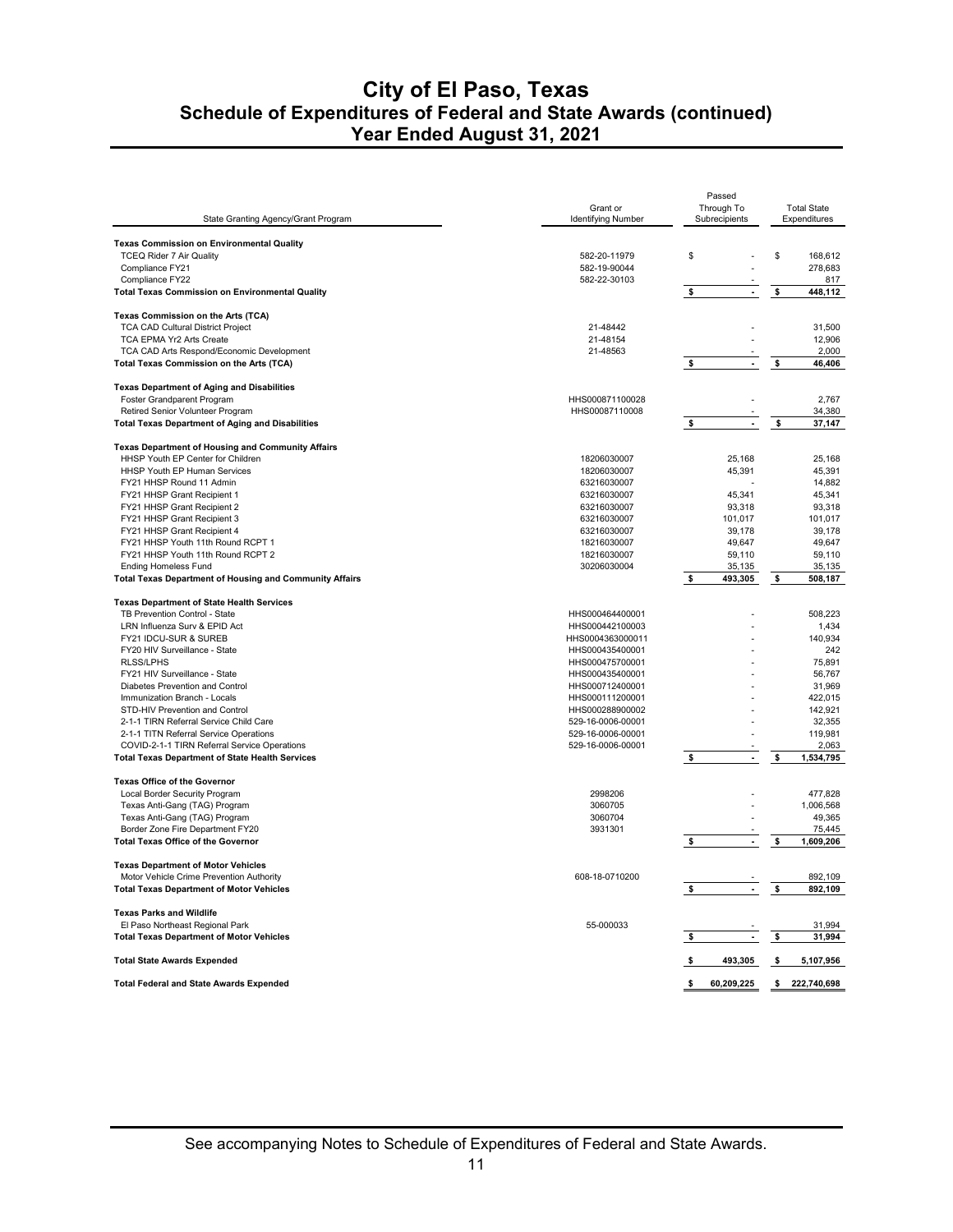## **Note 1 – Presentation Scope**

The accompanying schedule of expenditures of federal and state awards (the Schedule or SEFA) includes the federal and state award activity of City of El Paso, Texas (the City) under programs of the federal and state government for the year ended August 31, 2021. The information in the Schedule is presented in accordance with the requirements of Title 2 U.S. *Code of Federal Regulations* Part 200, *Uniform Administrative Requirements, Cost Principles, and Audit Requirements for Federal Awards* (Uniform Guidance) and the State of Texas Uniform Grant Management Standards issued by the Texas Comptroller of Public Accounts. Because the Schedule presents only a selected portion of the operations of the City, it is not intended to and does not present the financial position, changes in net position or cash flows of the City.

### **Note 2 – Basis of Accounting**

Expenditures reported on the Schedule are reported on the accrual basis of accounting. Such expenditures are recognized following, as applicable, the cost principles contained in Title 2 U.S. *Code of Federal Regulations* Part 200, *Uniform Administrative Requirements, Cost Principles, and Audit Requirements for Federal Awards*, or the cost principles contained in the State of Texas Uniform Grant Management Standards, wherein certain types of expenditures are not allowable or are limited as to reimbursement. Negative amounts shown on the Schedule represent adjustments or credits made in the normal course of business to amounts reported as expenditures in prior years.

#### **Note 3 – Indirect Cost Rate**

The City has elected not to use the 10 percent de minimis indirect cost rate allowed under the Uniform Guidance. The City performs an annual indirect cost rate study for purposes of federal allocation costs.

#### **Note 4 – Provider Relief Fund Expenditures Included in Schedule**

The Executive Office of the President's Office of Management and Budget (OMB) released the 2020 Compliance Supplement Amendment (the Supplement) during December 2020 in response to the federal funding provided to Tribal, State, and Local Governments due to the COVID-19 pandemic. The Supplement provided guidance for programs with expenditures of COVID-19 related awards. The Provider Relief Fund assistance under ALN #93.498 was not included in the fiscal 2020 Single Audit in accordance with the Supplement. The City has included aid totaling \$216,108 in the Schedule that was received during fiscal 2020 from the Department of Health and Human Services for healthcare-related expenses attributable to COVID-19.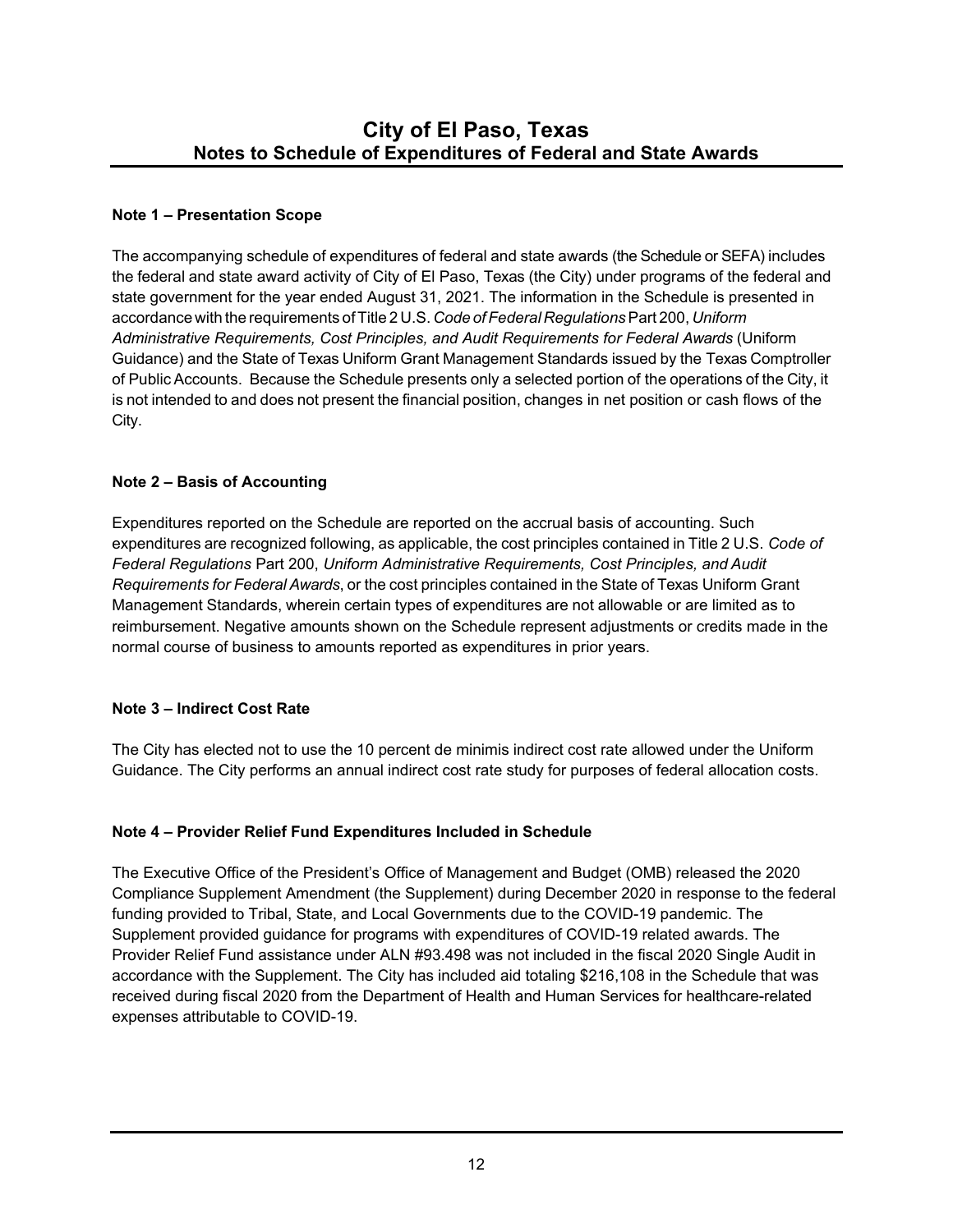## **Note 5 – Community Development Block Grants Section 108 Loan Program**

The federal loan programs listed subsequently are administered directly by the City and balances and transactions relating to these programs are included in the City's basic financial statements. Loans outstanding at the beginning of the year are not included in the federal expenditures presented in the schedule. New loans made during the year are included in the federal expenditures presented in the Schedule. The balance of loans outstanding as of August 31, 2021 consists of the following:

| Assistance<br><b>Listing Number</b> | Program Name                                                           |    | August 31,<br>2021 |
|-------------------------------------|------------------------------------------------------------------------|----|--------------------|
| 14.218                              | <b>Community Development Block</b><br><b>Grants/Entitlement Grants</b> | \$ | 10,929,866         |
| 14.239                              | <b>HOME Investment Partnerships Program</b>                            |    | 55,117,482         |
|                                     |                                                                        | S  | 66.047.348         |

## **Note 6 – HOME Program Income**

The total program income generated for this program in fiscal 2021 was \$2,565,528. Program income is the amount related to the HUD revolving loans fund for principal and interest payments. During fiscal 2021, the total expenditures related to this program were \$1,994,727. As a result, our total expenditures for the program will reflect as zero in SEFA given that the program income generated offset to all of the expenditures during the year.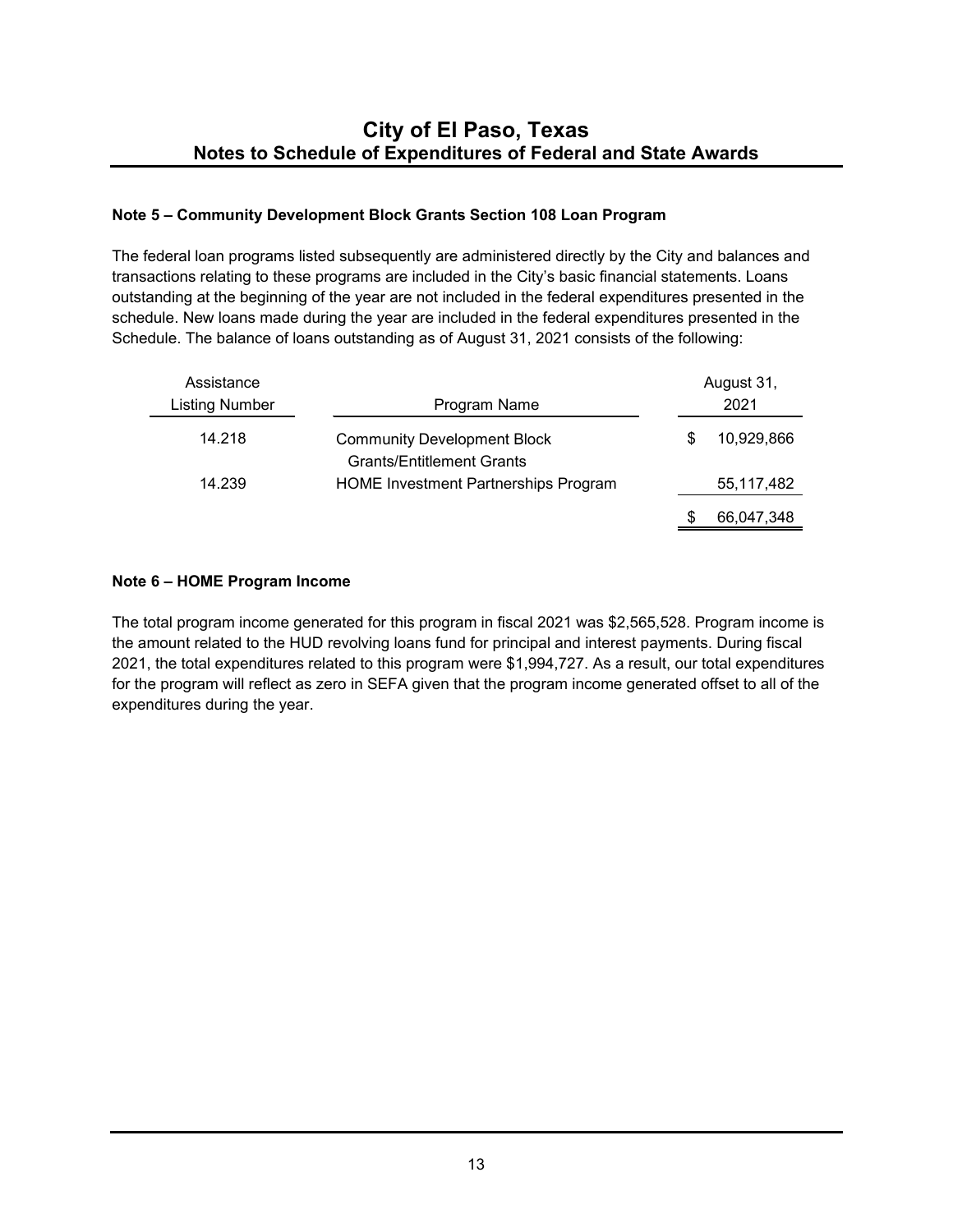## **City of El Paso, Texas Schedule of Findings and Questioned Costs Year Ended August 31, 2021**

## **Section I - Summary of Auditor's Results**

#### **Financial Statements**

| Type of report the auditor issued on whether the financial<br>statements audited were prepared in accordance with GAAP:                                 | Unmodified |                             |
|---------------------------------------------------------------------------------------------------------------------------------------------------------|------------|-----------------------------|
| Internal control over financial reporting:<br>Material weakness(es) identified?<br>$\bullet$<br>Significant deficiency(ies) identified?<br>$\bullet$    | Yes<br>Yes | No.<br>IХI<br>None reported |
| Noncompliance material to financial statements noted?                                                                                                   | Yes        | No                          |
| <b>Federal Awards</b>                                                                                                                                   |            |                             |
| Internal control over major federal programs:<br>Material weakness(es) identified?<br>$\bullet$<br>Significant deficiency(ies) identified?<br>$\bullet$ | Yes<br>Yes | No<br>None reported         |
| Any audit findings disclosed that are required to be reported<br>in accordance with 2 CFR 200.516(a)?                                                   | Yes        | No                          |

Identification of major federal programs and type of auditor's report issued on compliance for major federal programs:

| <b>Federal Assistance</b> |                                                                                          | Type of Auditor's<br>Report Issued on<br><b>Compliance for Major</b> |
|---------------------------|------------------------------------------------------------------------------------------|----------------------------------------------------------------------|
| <b>Listing Numbers</b>    | Name of Federal Program or Cluster                                                       | <b>Federal Programs</b>                                              |
| 20.500/20.507/20.526      | <b>Federal Transit Cluster Grants</b>                                                    | Unmodified                                                           |
| 21.019                    | COVID-19 Coronavirus Relief Fund                                                         | Unmodified                                                           |
| 21.027                    | COVID-19 Coronavirus State & Local<br><b>Fiscal Recovery Fund</b>                        | Unmodified                                                           |
| 20.106                    | Airport Improvement Program                                                              | Unmodified                                                           |
| 21.023                    | <b>Emergency Rental Assistance</b>                                                       | Unmodified                                                           |
| 10.557                    | <b>WIC Special Supplemental Nutrition</b><br>Program for Women, Infants, and<br>Children | Unmodified                                                           |

| Dollar threshold used to distinguish between type A and type |                 |       |
|--------------------------------------------------------------|-----------------|-------|
| B programs:                                                  | \$3,000,000     |       |
|                                                              |                 |       |
| Auditee qualified as low-risk auditee?                       | $\boxtimes$ Yes | II No |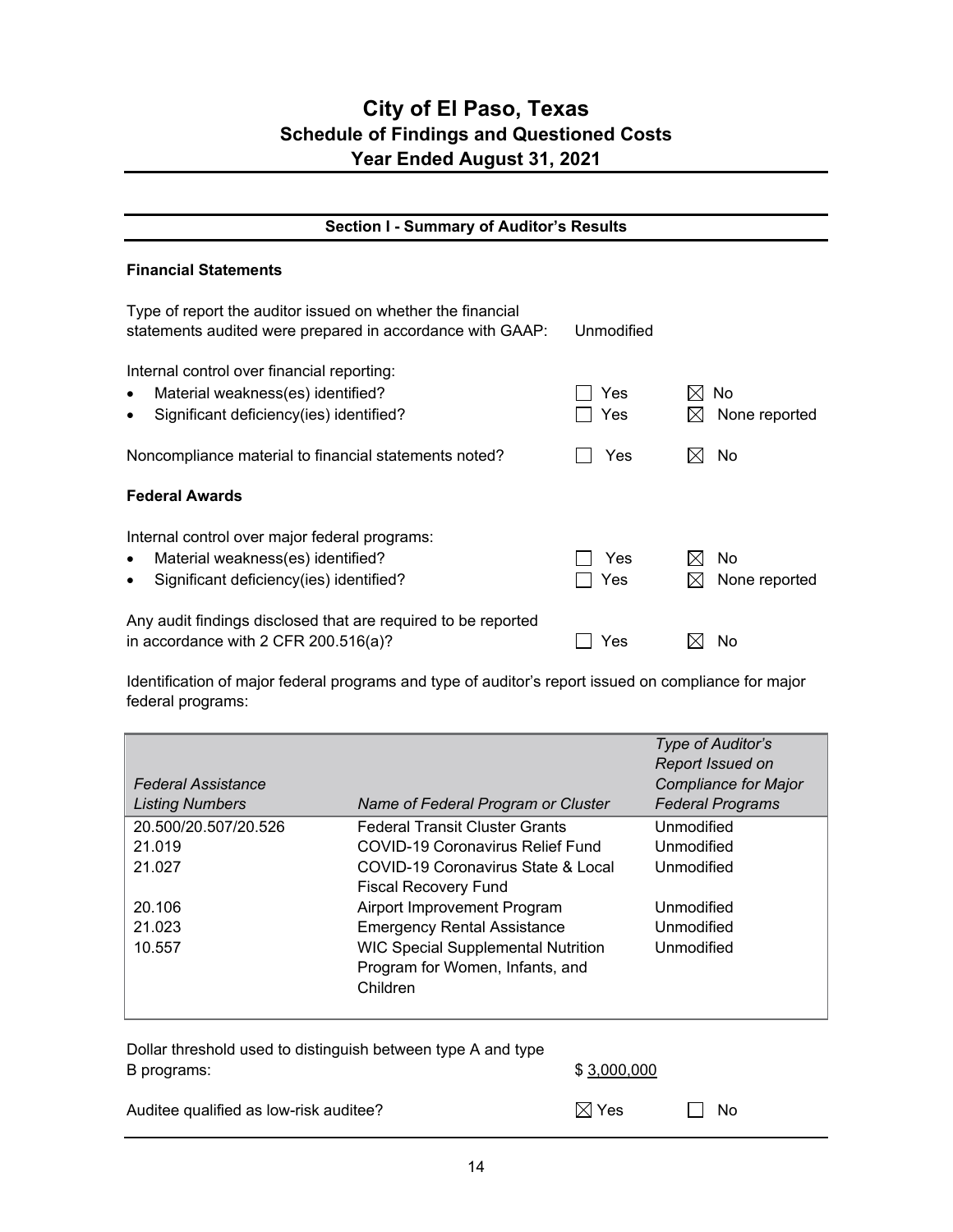## **City of El Paso, Texas Schedule of Findings and Questioned Costs (continued) Year Ended August 31, 2021**

### **State Awards**

| Internal control over major state programs:<br>Material weakness(es) identified?<br>$\bullet$<br>• Significant deficiency(ies) identified?      | $\Box$ Yes<br>Π Yes | $\boxtimes$ No<br>$\boxtimes$ None reported |
|-------------------------------------------------------------------------------------------------------------------------------------------------|---------------------|---------------------------------------------|
| Any audit findings disclosed that are required to be reported<br>in accordance the State of Texas Uniform<br><b>Grant Management Standards?</b> | Yes                 | $\boxtimes$ No                              |

Identification of major state programs and type of auditor's report issued on compliance for major state programs:

|                      |                                    | Type of Auditor's<br>Report Issued on |
|----------------------|------------------------------------|---------------------------------------|
|                      |                                    | <b>Compliance for Major</b>           |
| <b>Grant Numbers</b> | Name of State Program or Cluster   | <b>Federal Programs</b>               |
| HHS000111200001      | Immunization Branch Locals Program | Unmodified                            |
| 306075               | Texas Anti-Gang Program            | Unmodified                            |
|                      |                                    |                                       |
|                      |                                    |                                       |

| Dollar threshold used to distinguish between type A and type |           |
|--------------------------------------------------------------|-----------|
| B programs:                                                  | \$300,000 |
|                                                              |           |

Auditee qualified as low-risk auditee?  $\boxtimes$  Yes  $\Box$  No

| es<br>Y |
|---------|
|         |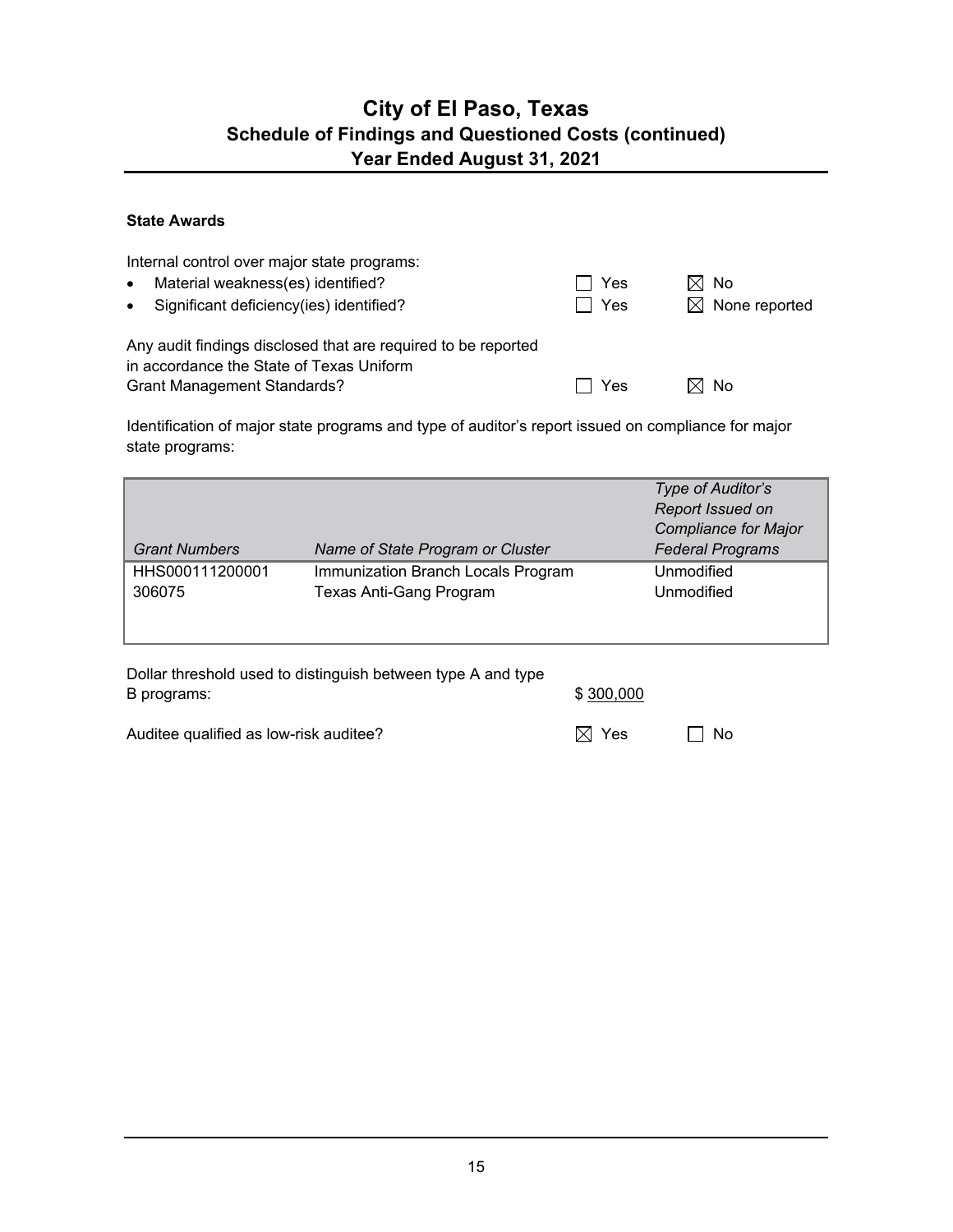## **City of El Paso, Texas Schedule of Findings and Questioned Costs (continued) Year Ended August 31, 2021**

**Section II - Financial Statement Findings** 

No matters were reported.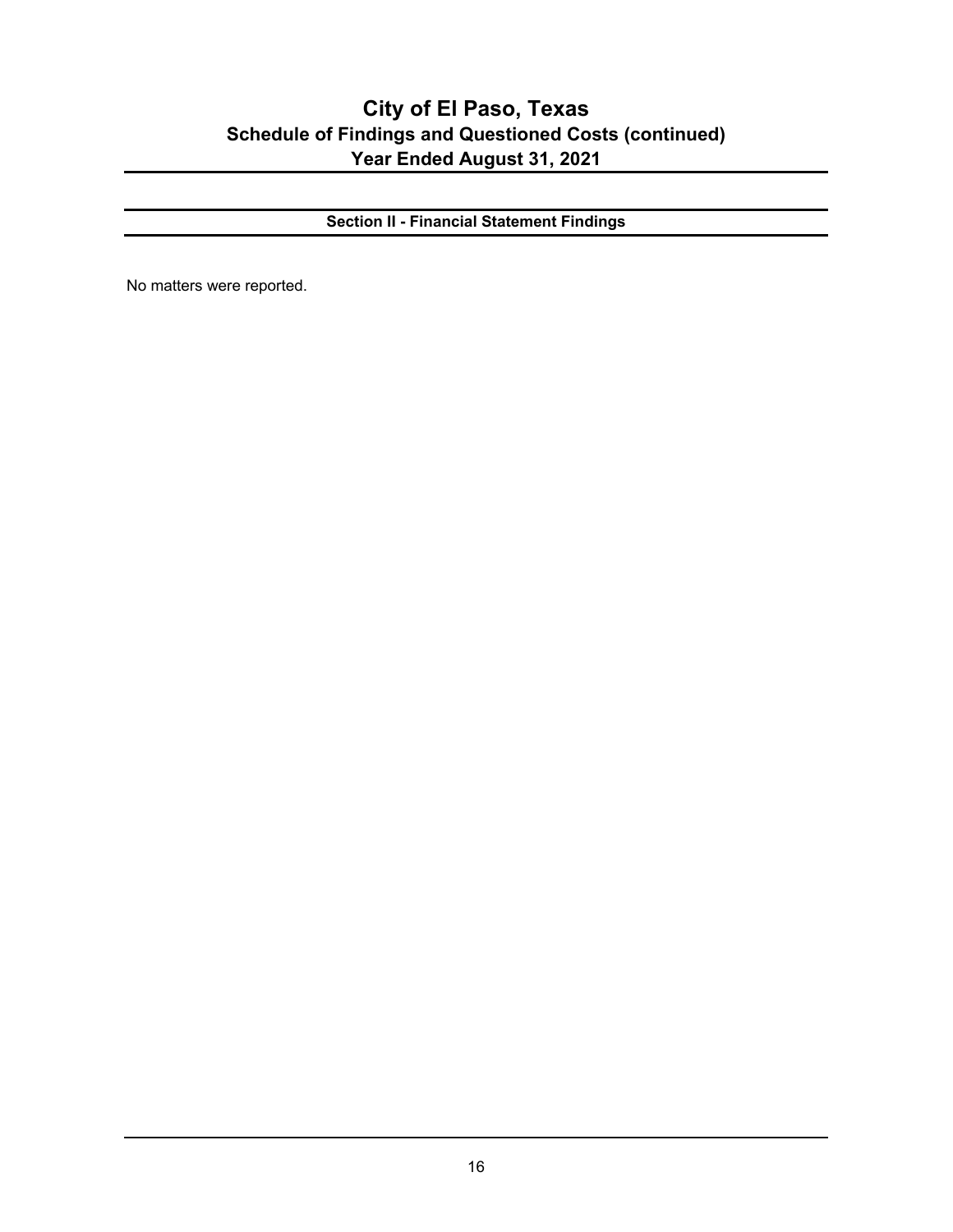## **City of El Paso, Texas Schedule of Findings and Questioned Costs (continued) Year Ended August 31, 2021**

**Section III – Federal and State Award Findings and Questioned Costs**

No matters were reported.